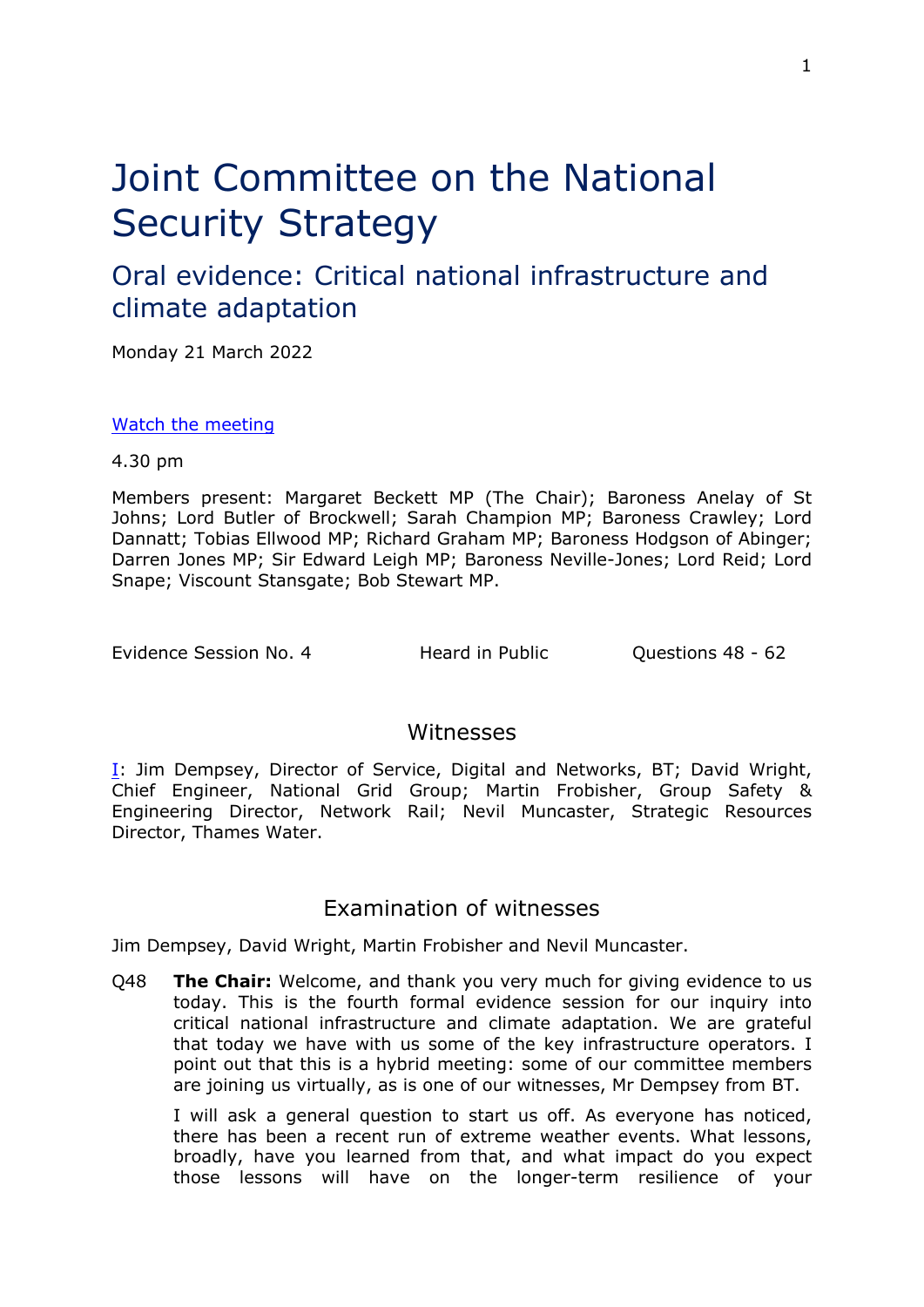#### infrastructure?

*Nevil Muncaster:* I am from Thames Water. I will go back to recent storm events of February 2022—I think that is what the Chair referred to—and give some context to them. They mostly hit our sites in the south of London and up into the Thames Valley. One of the key issues for us was our interdependency with power distributors. I will put that in context. Over the two days when we experienced those storms, we had around 1,250 power cuts, and around 550 operational sites went out as a result. Over the weekend—the storm ran from the Friday through to the Monday—we managed to bring back in the 10,000 customers, total, who were affected by those power outages in the south-east. That was mostly within 24 hours, but a small core of about 5,000 customers were affected over three days. It was really about getting the power networks back on and getting our systems up and running again following that.

I will put that in context. Clearly we knew that the storms were coming, and we planned in advance, so we already had many preparations in place for those storms coming in, which proved very useful. They included things like having our reservoirs full so that we did not have to pump water into them if we had power outages, and we deployed resources, knowing that there would be more events—wind, and sites with assets blown about. We also had people who could recover sites if they went down in the event of an eventual power supply failure. We knew that would happen, and we put measures in place to recover from that.

On the learning from that, preparation is clearly everything. We knew that this would happen—this was an event where you would expect power outages, with many sites affected—and planning was good. We also learned that improving relations with the power distributors is key. We already have good relations, and we found that those relationships enabled us to prioritise how we brought sites back on and how they restored their power supplies to us to enable us to get customers back on to essential water services.

One thing that came out of this is that although Thames Water is seen as one customer, actually that one customer at one site can serve thousands of people. So we need to work on how we can prioritise better, based on the number of customers and citizens to whom we provide water when those power events happen.

That was the main impact. It is about us being prepared and using technology even better in future to understand the impact and deploy resources even faster. But it is also about working across sectors to make sure that we can restore services more quickly.

*Martin Frobisher:* I am from Network Rail. For the railway, we are certainly seeing more incidents and more severity of weather; there is no question about that. Climate change is here right now; it is not something for the future. We are certainly observing that in the data that we record.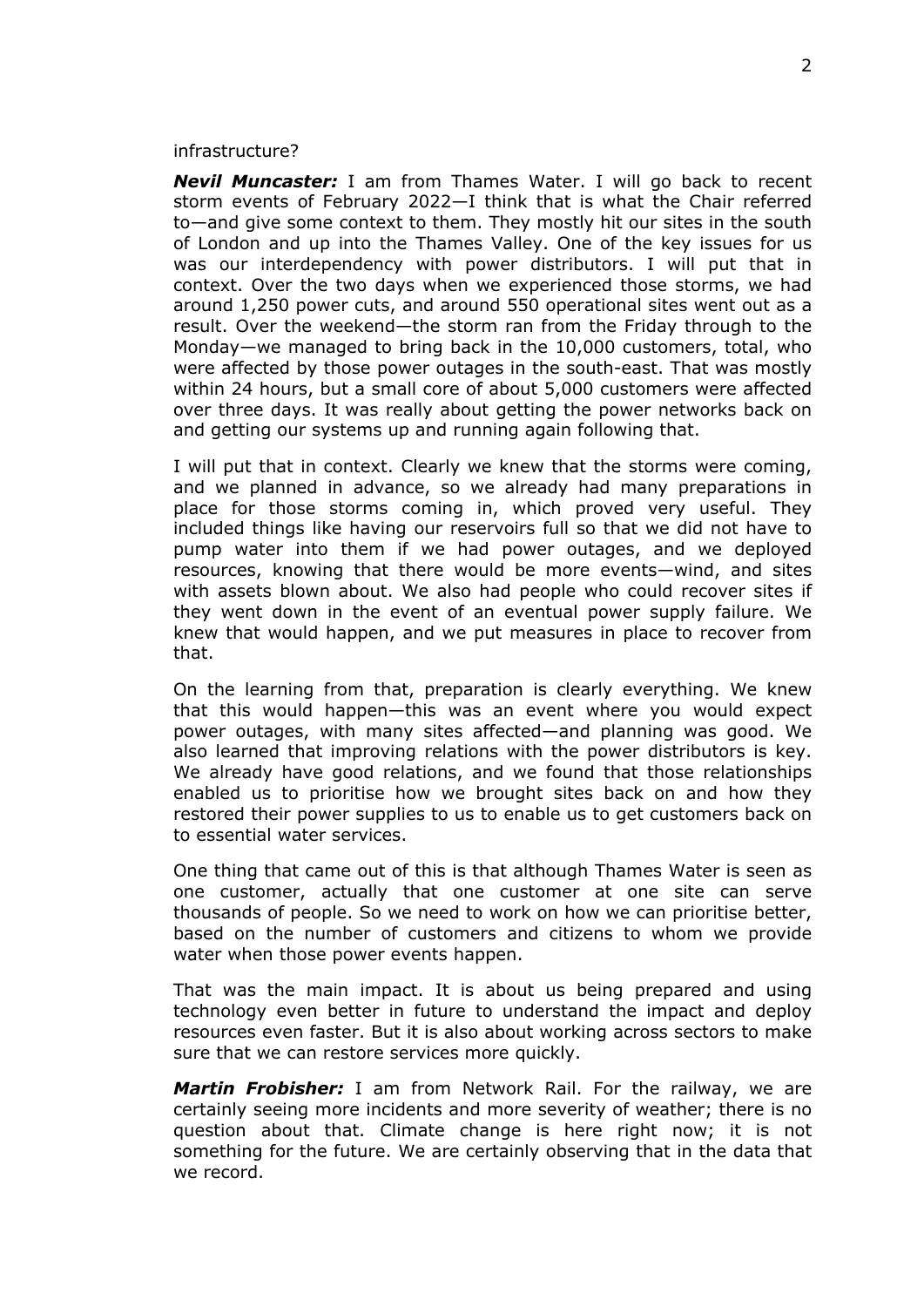For us, the most significant recent incident was the Stonehaven train crash, which was the first fatal train crash in over a decade. Following that, we did a huge amount of work to follow up and learn from the incidents. We employed two world-renowned experts: Dame Julia Slingo, former chief scientist at the Met office, and Lord Robert Mair, who is a professor at the University of Cambridge, a Member of the Lords and a world-renowned earthworks and geotechnical expert. We got a huge amount of information from working with those two experts. What struck me was a comment from Dame Julia Slingo, who said, "You at Network Rail procure weather-forecasting services and specify the ones that you want. But you don't know what's possible. You're not experts in weather forecasting. Let the experts in weather forecasting tell you what is possible, rather than specifying what you want in a contract".

Since we followed that advice, we have got much better weatherforecasting technology. We have a convective alerting tool, which uses very high-resolution weather data and super-computing power to be able to spot localised convective storms. We are then able to radio train drivers to slow down and control the speed of trains during extreme weather. So we have learned a lot from those experts. There is still more to do, but we have found the whole process of employing some of the best experts in the world and letting them guide our strategy very helpful.

*David Wright:* I am chief engineer for National Grid and group director for business resilience and safety. Having three storms—Storms Dudley, Eunice and Franklin—within five days caused unprecedented weather conditions. I will put that into context: they were the worst storms ever to hit our electricity distribution network covering the south-west of England. We had just under 2,800 faults due to Storm Eunice, and about 528,000 customers went off supply as a consequence. Our engineers were able to restore all those customers within four days, working in sometimes atrocious weather conditions, as Storm Franklin came in behind.

We are incredibly grateful for the patience of our customers. Four days off supply is a long period of time, but throughout that period our engineers were working night and day to get people back, and we did an immense amount of work to support the vulnerable in society, working with the local resilience forums and voluntary workers and sectors to make sure that everyone who needed warm food and heating had it. We deployed diesel generators to people who needed it.

From Storm Arwen and Ofgem's independent report into the performance during it, we saw that our distribution and transmission network performed incredibly strongly. Some 99% of our customers were back two days after Storm Arwen. To give you a sense of it, our transmission network, which is the motorway network of the electricity industry, had about 45 faults. Virtually every circuit was returned automatically through our automatic reclosure systems, whereby we isolate the fault and put the circuit back into service. So we were incredibly proud of the network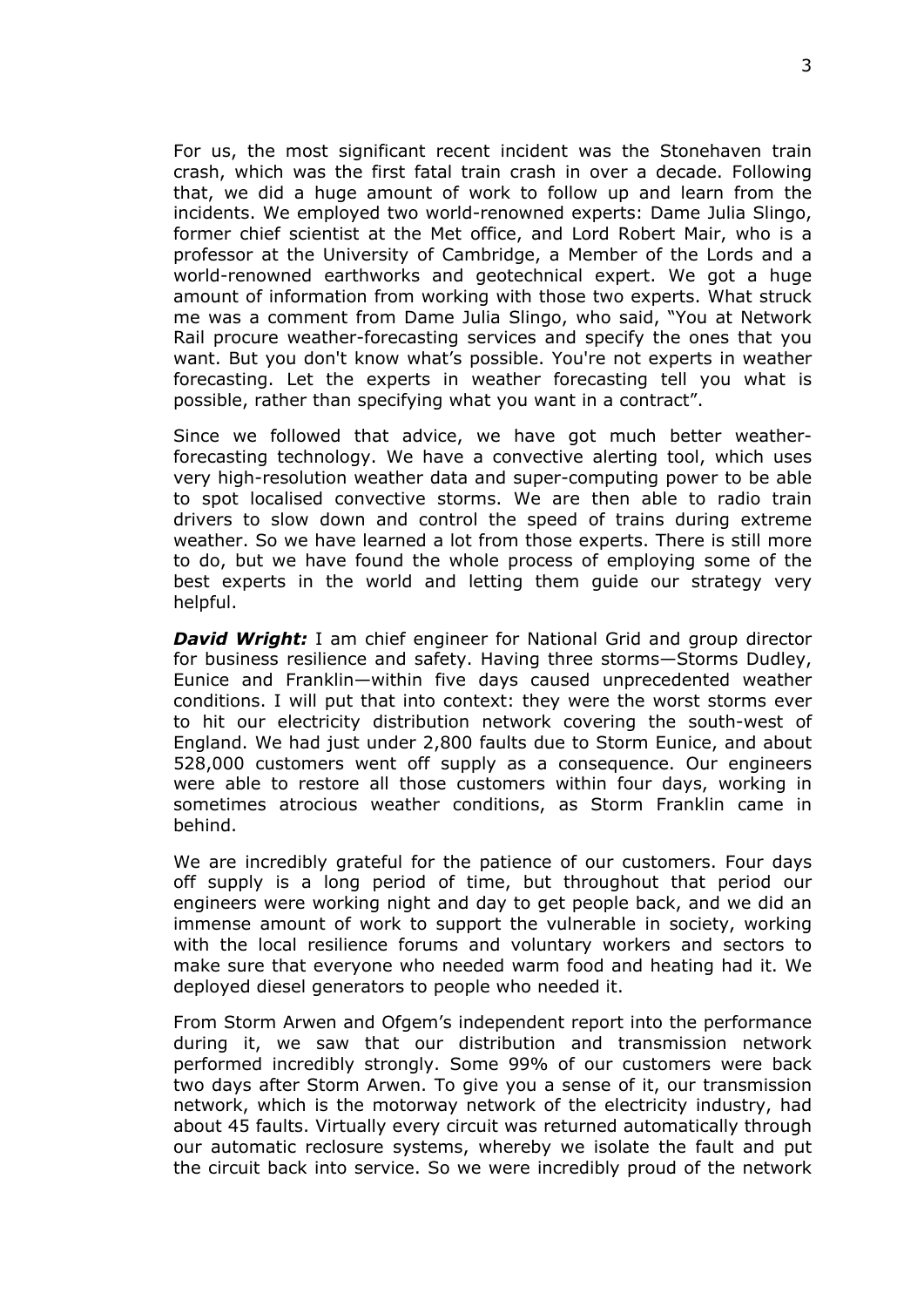and the response in quite unprecedented weather conditions, which we know we can expect to continue to occur in the future.

We are a big believer in National Grid. We deliver world-class levels of resilience and reliability by being able to systematically think through how we plan for resilience events, build this into our forecasting capability and long-term asset strategy, and then make the necessary reinforcements to the network.

Ofgem's report talks about how the industry has spent £1 billion on vegetation management, cutting back trees close to power lines over the last eight years because they are one of the most significant causes of faults when those storms come through. Our key lesson learned is to do the basics well and plan for that. Our approach is to constantly adapt our resilience approach so that we learn from every storm or significant event and make our networks even more resilient.

*Jim Dempsey:* I too would go back to Storm Arwen on 26 November. There are rich learnings in every one of these events. Some of the learnings concern the preparation that we do prior to storm season. To set context, we start our preparations going into the storm season, as we call it, around late August and early September, and we do all our work on building firebrick gutters, drainage, pumping equipment, cable ducting, all that stuff, so that we maintain our engines.

That is all done prior to entering into that real high-risk storm season. That stood us in good stead in our response to Arwen, Dudley, Eunice and Franklin. Having said that, the impact and ferocity of Arwen in particular—and Dudley, I think, although they hit different areas of the UK—was quite unprecedented. That tested us and our engineers to the limit in looking after our customers and getting their service back.

During Arwen in particular, which was the probably the highest-impact event for us—Dudley was similar, but because the power came back more quickly, it was better—in our core network estate, which consists of about 5,500 exchanges, we saw something like 1,800 engine runs during Storm Arwen. The average duration of those engine runs was around 7.4 hours, which meant that power was coming back after about seven and a half hours on average, although there were outliers in that data; we had to keep one engine running for 23 days, so we were continually refuelling it to keep service up.

Our core network stood up pretty well. There are 82,000 street cabinets in the access network, which is more in Openreach territory. Those cabinets have a four-hour battery back-up. We have practised getting round to those cabinets and changing batteries as the batteries start to exhaust, and we did it quite well.

There are about 20,000 sites in our EE mobile network and we saw about 1,100 sites impacted, not across all technologies—we were not losing 2G, 3G, 4G or 5G—but at least one technology was impacted across those. The lessons there were our speed of response using all our assets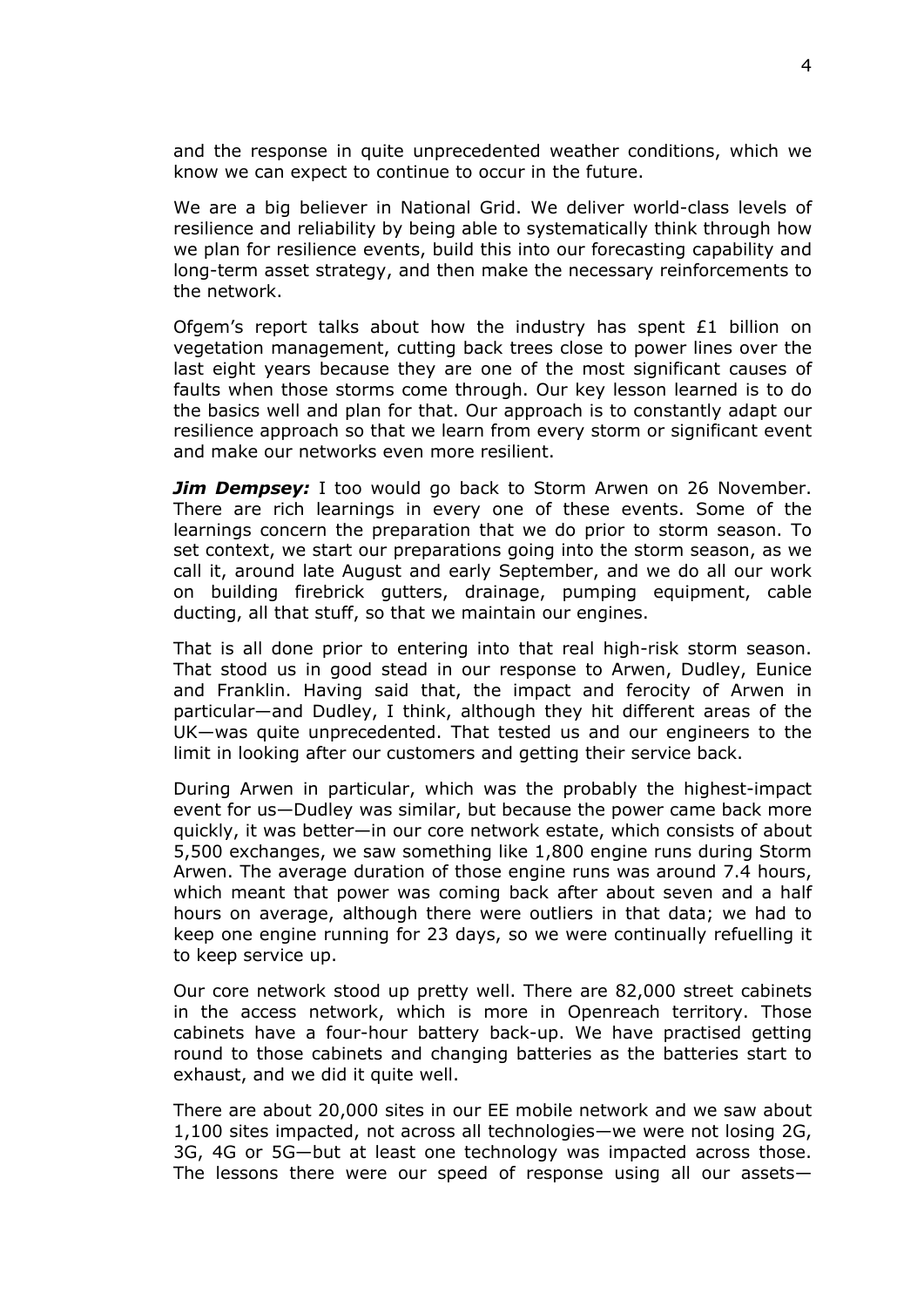whether tow-to-site generators, remote-response vehicles, or emergency response—and working out the best way to deploy those and to the best effect for our customers.

That is where I would probably draw a wider lesson about the ability to co-ordinate across the sectors, and interconnectivity across those sectors—across power, telecoms, rail and water. We have mechanisms in place—we have various local resilience forums, local resilience partnerships, the EC-RRG, all that stuff. All of that was going on, and all of that was working. An improvement would be a less siloed approach. You tend to talk to operators in their silos and less across, so there is not as much sharing of information as there could be.

To give you an example, power engineers were reaching out to us through the civil resilience forums and asking whether we as BT could deploy a remote vehicle that would give them a mobile signal, because they had lost signal in the area where they were working. We could have done that, but it turned out, as we developed that idea a bit further, that they were all connected to the Vodafone network, so there was not a lot of point in us bringing the EE network to them because they could not connect to it. That level of co-ordination, interoperability and sharing of data and resources would be valuable. A wider lesson that we have drawn is that ability to co-ordinate across the sectors.

Q49 **Sir Edward Leigh:** To what extent are you and your regulators currently getting the balance right between keeping consumer prices down and ensuring sufficiently high levels of resilience? I ask that, because—excuse the pun—we are facing a perfect storm in the cost-of-living crisis. These climate issues will be with us for decades, and they might get worse or better, but given the prices that people are paying for utilities, rail and so on, there is an absolute cost-of-living crisis now, particularly in many poorer constituencies in the north and in the midlands, such as the one that I represent.

I ask my question in the hope that you will give a positive answer. Of course resilience is important, but it is a very long-term thing. Really, I am asking you to confirm that you are aware of the cost-of-living crisis. Well, obviously you are aware of it, but I am asking you to confirm that it is a focus of your attention.

*Nevil Muncaster:* First, we totally agree and understand that there is this crisis. Affordability is a really big issue, and it is something that we are very mindful of when it comes to the protection, and the access to us, that we can give customers where they have an issue with affordability.

You are right: it is a very difficult challenge, because we do not want to push back resilience such that future generations have to pay for it or have to suffer as a result of us not investing now. There is a real challenge and a real dichotomy there. That is where we need to make sure that we understand the current risks and how much we want to bear at this stage against the level of investment that may be required.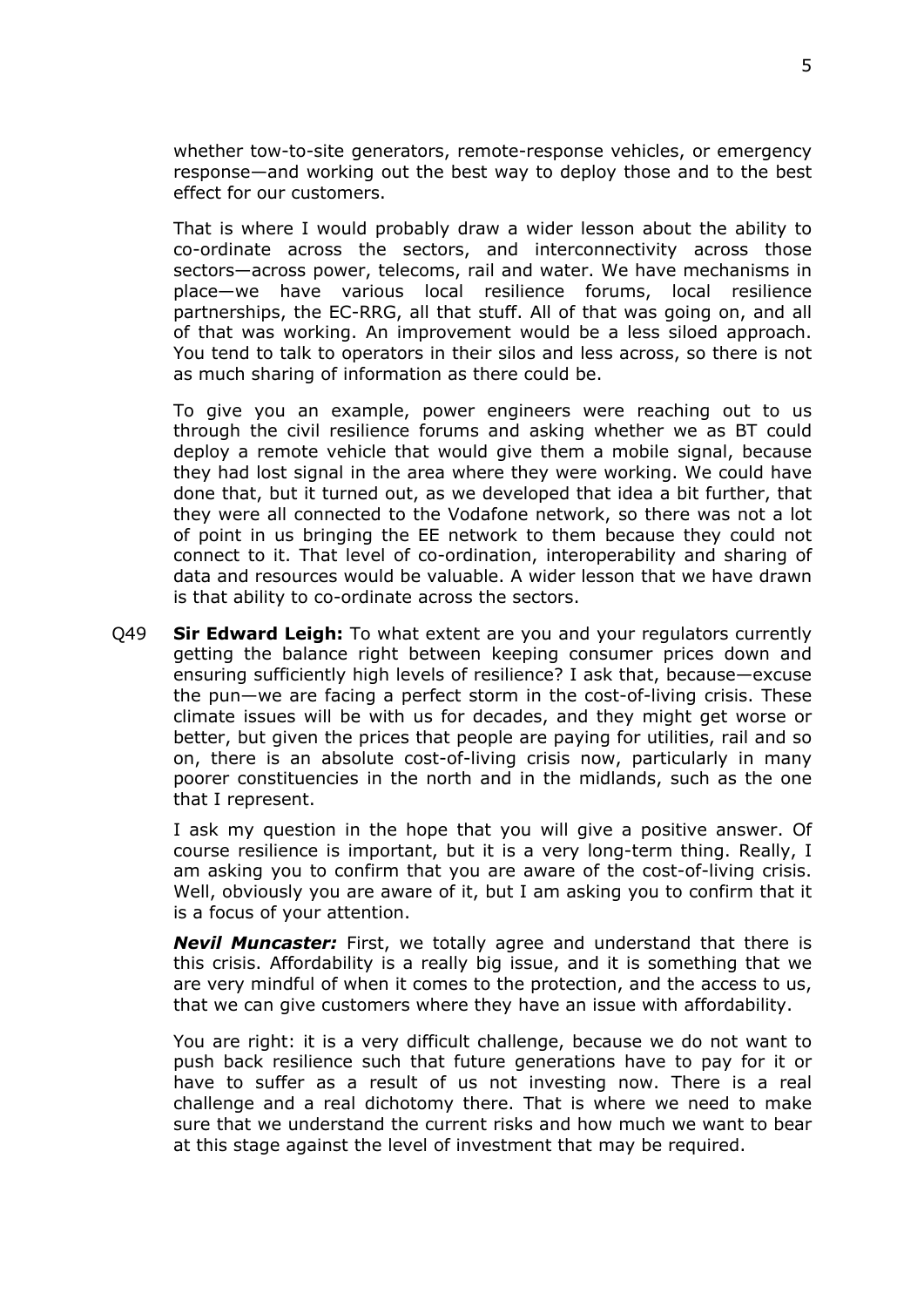We also need to understand how we better protect customers, particularly those who cannot afford to pay, and support them better through some sort of social tariff, making it widely available and more widespread, and allowing those who can afford to pay to carry on, while those who cannot pay do not get hit or disadvantaged by our future investment to protect future generations.

*Martin Frobisher:* For us, the way I see it is that there is almost a continuous scale from "Do nothing" at one end to "Make it bomb-proof" at the other. For the railway infrastructure, it is not economic or affordable to take an infrastructure that was built over 100 years ago and make it completely bomb-proof. That is just not affordable for the nation. So we are trying to position ourselves somewhere on that scale. Doing nothing would be wrong, but making it bomb-proof is completely unaffordable.

Where we want to be is having a really mature conversation with our regulator and the Government about the right point on that scale to be at. We know that it is neither of the extremes, so it has to be somewhere between the two. We as railway experts can really inform the Government on the choices. We understand our infrastructure and have good modelling of weather patterns for the future, and we can inform that with some sensible choices and then have a sensible conversation with our regulator and the Treasury about the right choice. That is where we want to be.

I reassure you that we are not focusing on rebuilding everything and making it bomb-proof. We are trying to use clever technology where we can. I mentioned earlier the convective weather alerting tool, which allows us to spot intense storms and manage railway safety in real time. We are using lots of clever telemetry instrumentation from our earthworks and other assets, so that we can manage the effects of weather rather than making everything bomb-proof. We are really keen to offer the Government options that offer value for money, recognising that it is impossible to make it completely bomb-proof.

*David Wright:* We absolutely understand that a key trade-off for a regulator to make is between customer bills on the one side and the level of resilience on the other. It is one of the things that drives us every day: how we deliver the very highest level of resilience and reliability that we can for our customers but at the lowest affordable price.

There is also a reality associated with it. Between 1980 and, I think, 2019, we had already seen a threefold increase in the number of significant events happening here in the UK. We also have to recognise that the world in which we live is fundamentally changing. As we move through the energy transition, we have to find a fair and affordable way of delivering the infrastructure that we will need as part of that energy transition, as well as making sure that we are resilient at the same time.

Similarly to some of the other companies, we are investing quite heavily in automated switching systems. We are investing heavily in using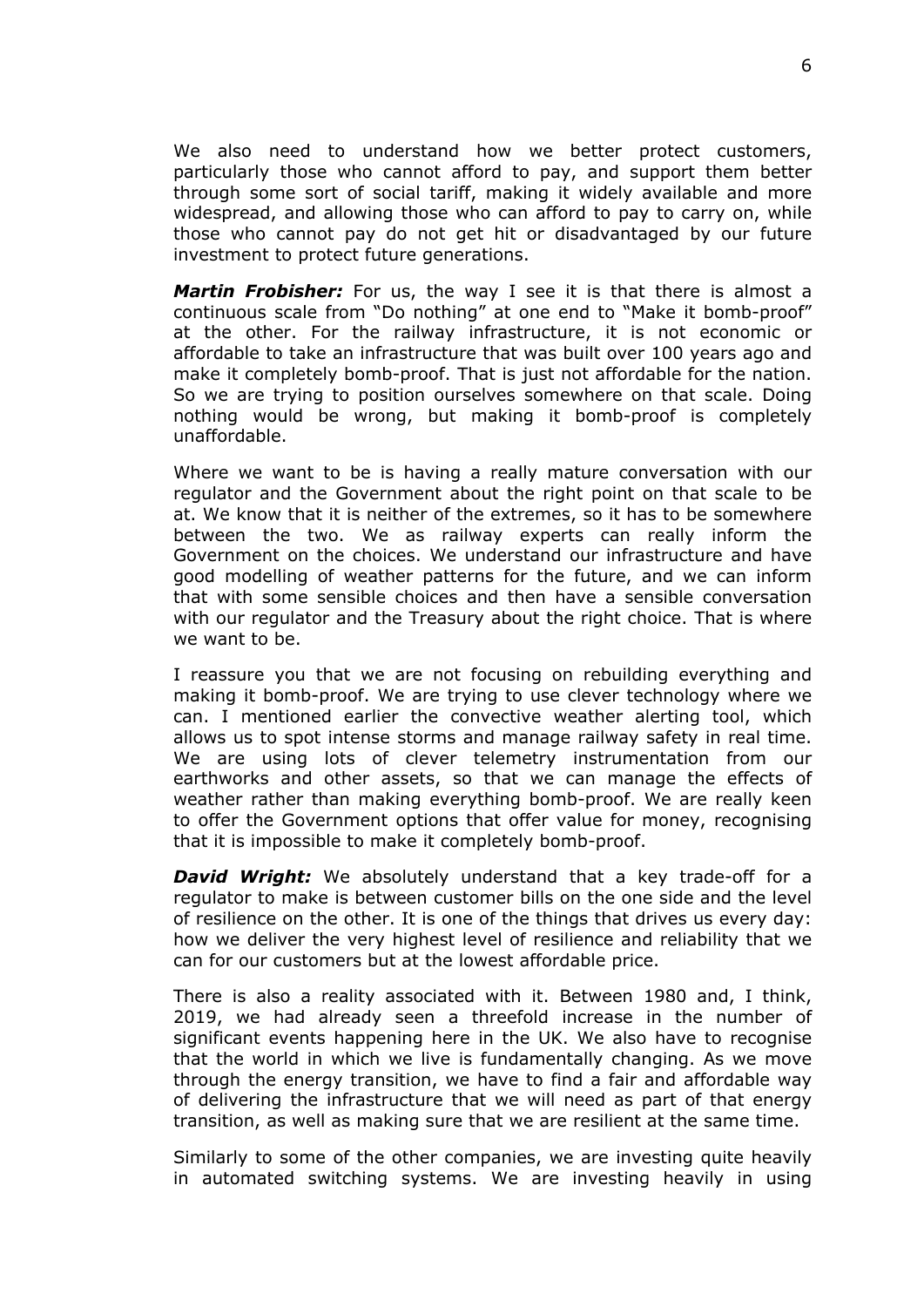artificial intelligence and improving the condition and the information of our networks so that we can optimise the engineering solutions. For example, we have thoroughly looked at the flooding risk on our network. We installed permanent flooding defences around a few of our sites, but at a number of our sites we decided that the most cost-effective way was to buy a large amount of mobile flood barrier, which we then deploy where it is needed, because normally we get enough notice of flooding events occurring around some of our less significantly impacted sites.

That is just one example of the types of different engineering solutions that you can have against the risk, but we need to recognise that the risk is growing.

*Jim Dempsey:* We are very conscious of the challenge here and the positions our customers find themselves in in the current economic climate. We provide social broadband tariffs to all universal credit recipients at cost, and we will continue to do that. The balance of investment and resilience versus costs to the customer of using a service is something that we are very aware of, as are others. Every time we look at what we need to do to make the network even more resilient, whether that be the broadband network or the mobile network, a strong cost-benefit analysis is applied to that. Similarly to what other people have said, we make those decisions on the best cost, given the maximum benefit, and we are very attuned to that.

When you look at resilience and at reducing the cost of providing it, however, I still think that there is a lot we can do as an industry collaboratively. Similar to the digital twin project that is going on right now, we can start to use those AI, API and data-sharing techniques to allow us to understand better how best to provide the resilience at a UK level across critical mass infrastructure.

Q50 **Darren Jones:** I do not think that any witness directly answered the question. I just wonder whether anyone is able to tell us today, in pounds and pence, how much of an average customer's bill in your organisation or sector is being spent on resilience today, and whether that will go up or down, say within the next year.

*Nevil Muncaster:* No. I can tell you that our total bill is about £400 a year on average. That is regulated, as you know. It is set every five years. I could not give you a number for how much of that is resilience. It will not go up next year because of resilience; it will change only depending on what was determined at the last price review. Every five years, we have to submit a plan to Ofwat, the regulator, which will assess, first, whether that plan is good or not, and, then, whether we have made a sufficient case for the investment that may be required.

Also, in water in particular, Ofwat now has a resilience duty, which is one of the things that you were looking at. It calls us in at each price review to assess resilience, and we explain what we are doing to enhance and improve resilience in the immediate and the long term. Perhaps we can come later to how we are planning for that.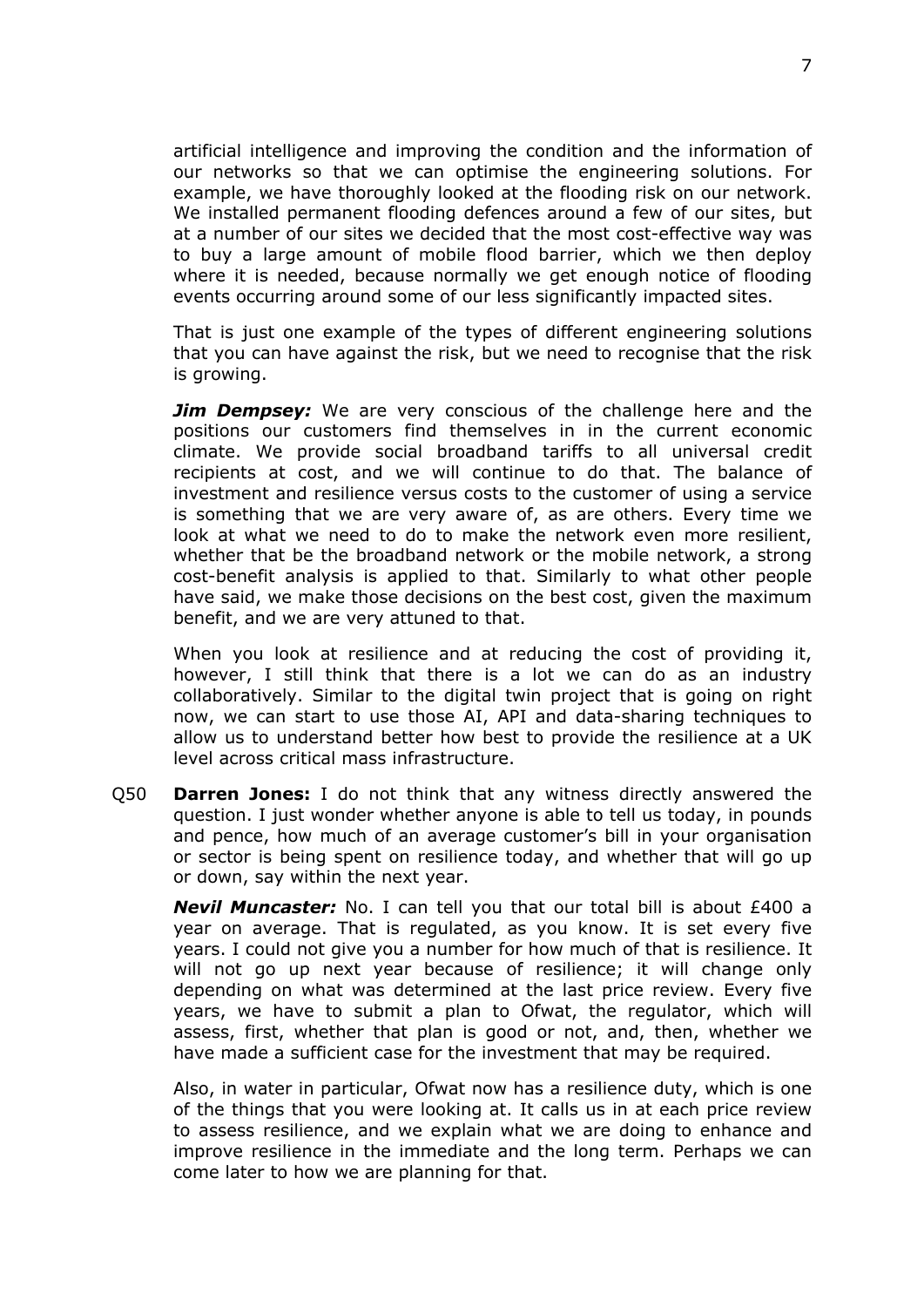On your question, there is no impact or increase next year specifically in relation to resilience, other than what is already built into the five-year plan. Resilience is part of that five-year plan.

**Darren Jones:** Okay. Presumably you can write to us with the answer if you check how much of the average bill is spent on resilience.

*Nevil Muncaster:* Resilience may not be the answer, but we can tell you the components of that plan, which may help you to understand.

**Darren Jones:** I am conscious of the time, so, in the kindest possible way, I do not need the same answer at length from each sector, but if anyone has the pounds and pence figure, please offer it now. If not, it would be great if you could write to the committee.

*David Wright:* The only thing I would add is that there is a large amount of asset replacement expenditure, which we consider a separate but key part of resilience expenditure. We have specific resilience investments, such as flooding investment, but we can follow up afterwards and explain how much.

*Martin Frobisher:* We can give you the investments, but normalising it per ticket on a train. We will have to write.

**Darren Jones:** Presumably it will be the same for BT, Mr Dempsey. Do you have the pounds and pence figure, or would you like to write to us?

*Jim Dempsey:* I cannot give you that data right now. We will have to come back on that.

**The Chair:** Mr Frobisher, you mentioned the need for a conversation between your regulator and the Government about how much should go into resilience. Are those conversations happening as far as you know? If they are, who is leading them?

*Martin Frobisher:* Yes. We are leading them with our regulator, the Office of Rail and Road. We will soon be entering our next funding control period, from 2024 to 2029, and we are setting that out. Our proposals for the next funding control period involve a significant increase, almost a doubling, in expenditure in earthworks and drainage, which are our most vulnerable assets for weather resilience.

You will also see that we have submitted our climate change adaptation reports to Defra, which set out the methodology. We recently submitted our third adaptation report, and it is published on the website. Our methodology for risk assessing that and the way we have come up with our proposals is very transparent, and we are now in the process of having detailed conversations with our financial regulator.

Q51 **Baroness Neville-Jones:** I would like to continue on the theme of a resilience duty. What would be the impact of a statutory resilience duty on all infrastructure operators that was overseen by regulators?

*Nevil Muncaster:* —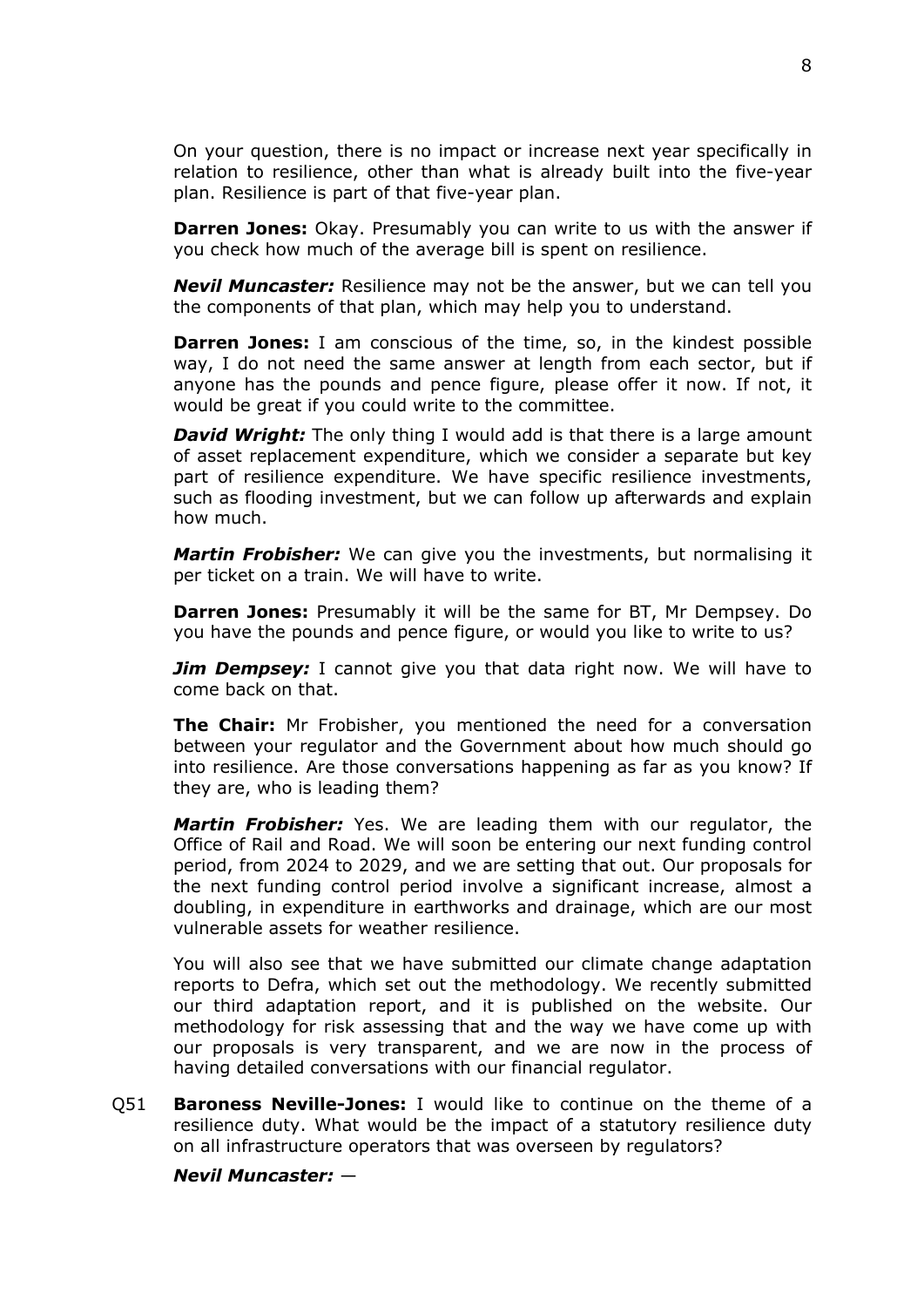#### *Sound lost. Committee suspended.*

**The Chair:** Apologies to our members who are watching virtually, and to Mr Dempsey, one of our witnesses. As you may have gathered, our sound went down, which meant that we were not able to communicate. Where were we? Mr Muncaster, had you finished?

*Nevil Muncaster:* Not quite, but I will wrap up quickly for you just so that we can move on. I was talking about water resource management planning, building resilience into long-term water resources and the fact that it has now moved to a national process that fits into the statutory resource management plan. That is the resilience in water.

There is now an equivalent on the environmental side, which is the drainage and wastewater management planning process. The intention is that that will become statutory, although it is not yet. The first draft will be submitted in June this year. It is the same on the drainage side, so it is very much about looking at catchments and how they drain. What it does well is to start to bring other stakeholders that impact drainage. We may manage combined sewers, but the water that finds its way into that is from local authorities and landowners, and we want to make sure that that process captures all people who contribute to surface water and drainage, such that we get a plan that is integrated in the long term and builds resilience not just for sewers and sewer flooding and dealing with sewage and the environment, but for drainage generally. So that process is ongoing. It will become statutory, and that will be the basis for moving to a more formal resilience process.

Q52 **Baroness Neville-Jones:** I have two further questions, which perhaps the others could also address. First, do you expect, as a result of all this, that your proportion of spend on resilience as part of total spend will increase? Secondly, how much do you see the interstices with other operators being an important part of getting real resilience?

*Nevil Muncaster:* To reverse it slightly, the importance of working with other operators is key and is part of the process now. That is there, and it is very important because it means that we will get the best-value water at any one time.

From a water resource perspective, it has now been recognised that there will be a deficit in water availability, because increasing demand and less abstraction from the environment, as well as climate change itself, will reduce the water available. Therefore, that will have to be covered. We are doing it on the demand and the supply side, so we are not just building more water resources but looking at how we reduce demand, such as by reducing leakage, which has a cost, and by reducing demand, so working with our consumers to see how we can help them to use less water.

Ultimately, we will also have to build new water resources, which will have a cost. So there will be a cost, although that is looking a long time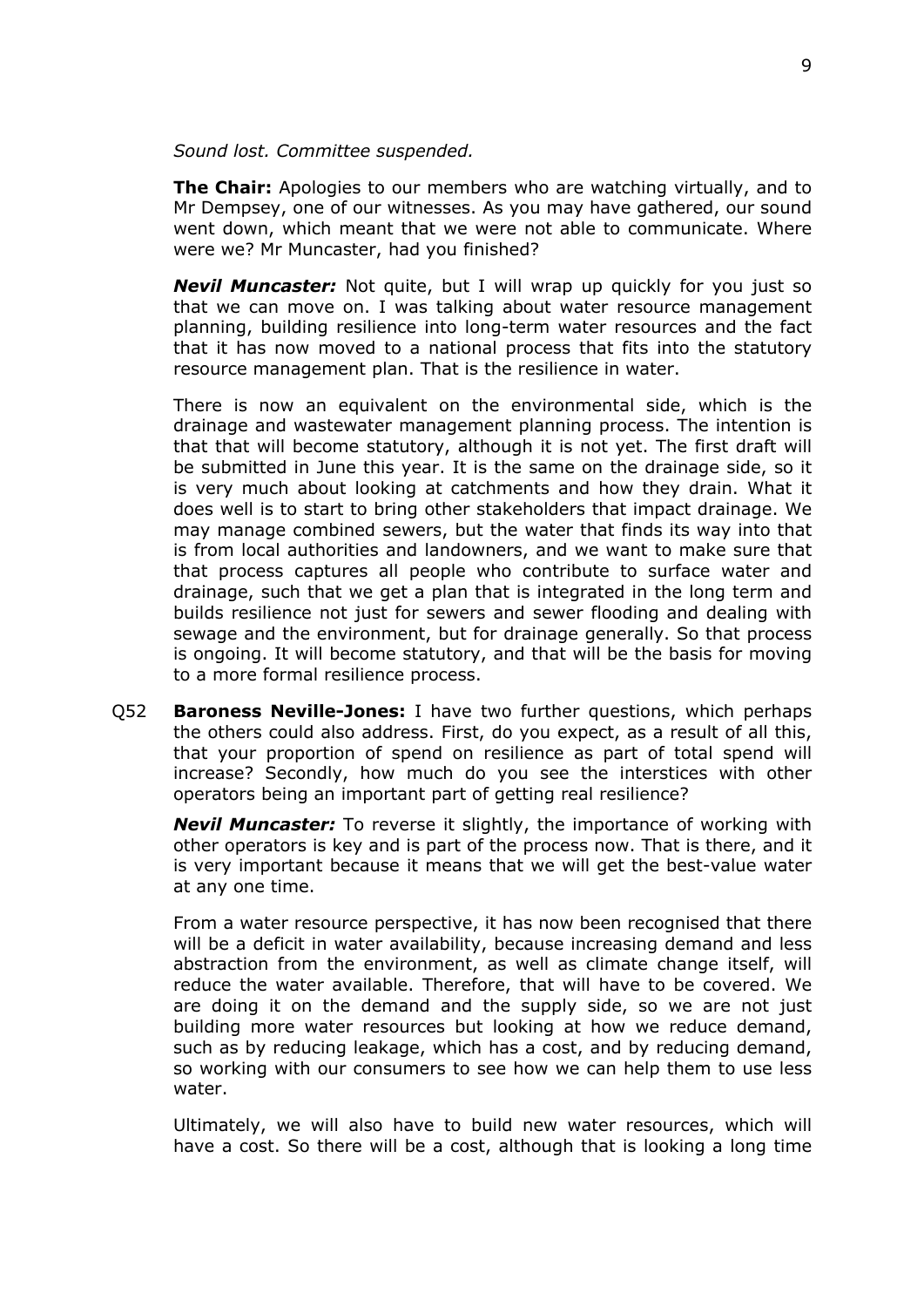ahead, to make sure that we meet that deficit and can supply people with water—to make sure that the taps do not run dry, basically.

**The Chair:** I am sorry to have to say this, but given that we have lost quite a bit of time due to the sound going down, I ask colleagues to be as brief as they can in their answers.

*Martin Frobisher:* My suggestion would be not to be overly prescriptive, because it is quite hard to specify what level of resilience is required. Sir Edward was right about the cost of these investments. So we should offer choices. There should then be a detailed conversation with our regulator and the Treasury, and we can provide some expert advice. Rather than being too prescriptive in the regulations, it would make more sense to ensure that those conversations happen and that the right choices are made.

**Baroness Neville-Jones:** I see. Thank you.

*David Wright:* I completely agree with Mr Frobisher. I think that resilience is a hard thing to measure. We focus day in, day out on improving reliability for our customers and consumers, and, as I have said before, we embed that into our management approach. However, we need to create more cross-sector resilience standards in trying to get the trade-off right between affordability and customer bills, and the level of resilience that we want UK consumers to be able to experience and enjoy. We need to focus on those UK resilience standards.

This has already been done in the area of cyber. As a consequence of that, all the utility companies now have an obligation to improve their cybersecurity defences, and we are getting a UK-wide standard associated with that. That is one good example to build on.

*Jim Dempsey:* I agree with the other contributors, to be honest. We are already involved with Ofcom and the consultations on improved resilience. Ofcom has a consultation running right now, which we are contributing to, on improving resilience across the telecoms sector. I do think that we benefit from a sector-wide approach. You can get economy in doing that and in minimising the cost and any pass-on costs to the customers. You are always looking at how much investment is enough and at maximising the benefit of that investment. But that needs to be done at a sector level, which is why Ofcom is the right place to do that.

Q53 **Viscount Stansgate:** This question is addressed, in the first instance, to David Wright. The third climate change risk assessment identified climate-related failure of the power system as one of the highest priorities for further adaptation work over the next two years.

I would be grateful if you could tell the committee more about National Grid's role in this. In answering, perhaps you could bear in mind that the recent storms have shown the vulnerability of overhead power lines. Does any of National Grid's infrastructure face equivalent vulnerabilities, including those of Western Power Distribution?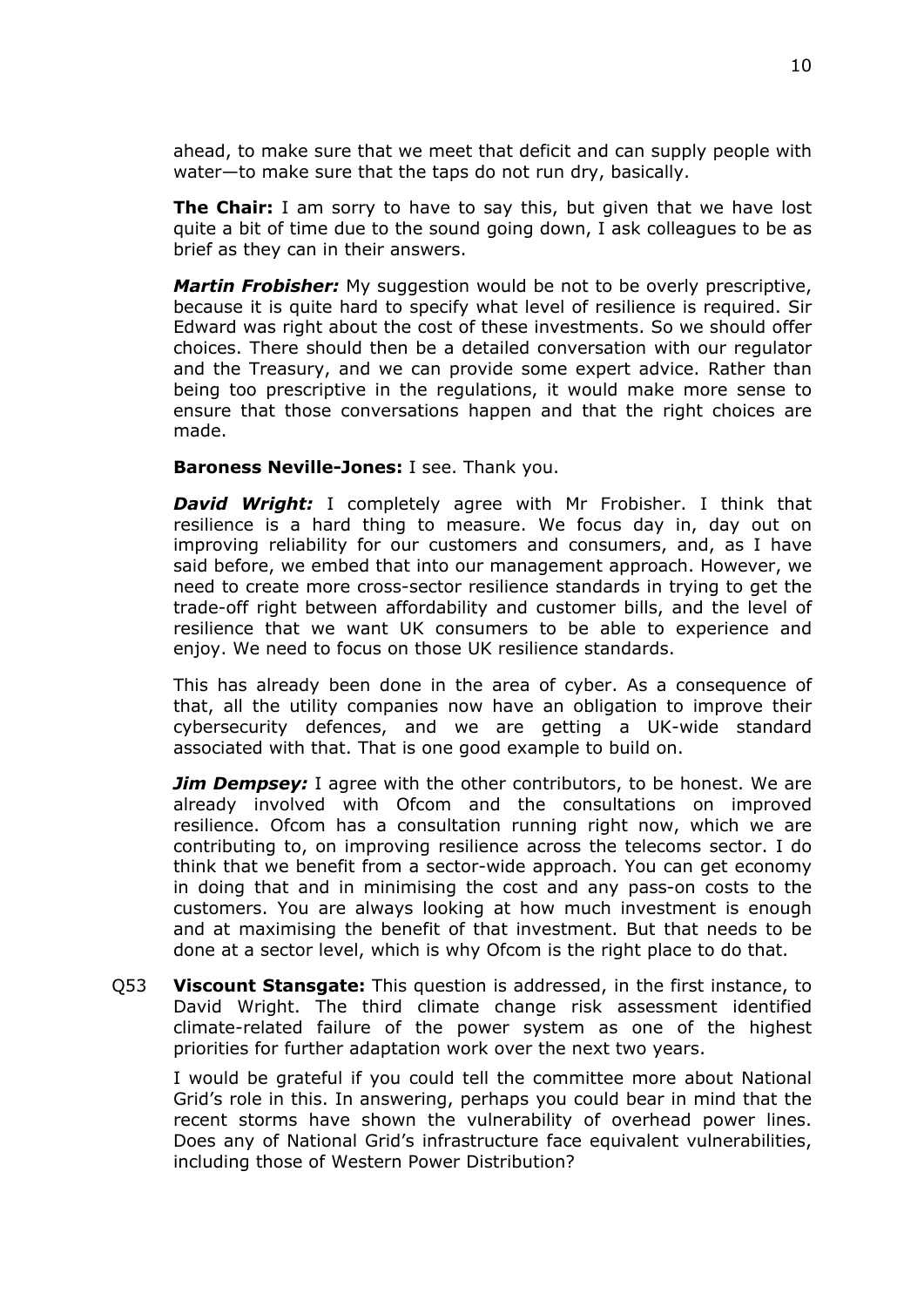Secondly, in your view, could we expect to see more short-term regional outages in future as a result of extreme weather and other effects of climate change? That is quite a lot to deal with, but please have a go.

*David Wright:* As we move through the energy transition, we all know that the number of services going over to electricity will grow significantly. On our own forecast, by 2050 we would expect 30% or more of UK citizens to be getting 100% of their energy needs from electricity. We forecast that on our own network we will need to increase capacity by 60% by 2030, and 80% by 2035, as we move to a fully decarbonised electricity grid.

At the same time, we are dealing with climate and climate adaptation. At National Grid our approach has been to develop a model and forecasting capability that takes the latest climate science from the IPCC or the Met Office. Effectively, against a 2-degree or 4-degree scenario, it knows exactly where all our assets are and starts to forecast what weather conditions we are likely to see on different assets in their different geographies, so that we can then forecast and plan for the right investments at the right time.

It is about taking a systematic approach to integrating your asset management, your funding cases, into the regulatory regime and how you deliver investment as efficiently as possible.

**Viscount Stansgate:** Are these assets spread throughout the UK?

*David Wright:* Correct.

**Viscount Stansgate:** There might be differences.

*David Wright:* There will be, almost certainly. Our modelling shows, for example, that we are likely to see significantly warmer and wetter days. We are likely to see greater amounts of tree and vegetation growth. In particular, coastal and pluvial flooding around the UK will significantly increase.

The other thing that we are forecasting is that the number of 30-degree centigrade days will significantly increase. So our infrastructure—our gas compressors and our overhead power lines—have to be able to operate at those higher ambient temperatures. There are things that you can do on that. You can replace the conductors but you can also increase the tension or move the tree line back.

It is about being able to forecast, being able to model, these things, and then make the optimum investment decisions in order to deliver that resilient network moving forward.

**Viscount Stansgate:** Thank you. Do you add into your planning the likely use and take-up of air conditioning?

*David Wright:* We do indeed. We are constantly looking at the forecasts and how those will change. We add into our planning heat pumps, the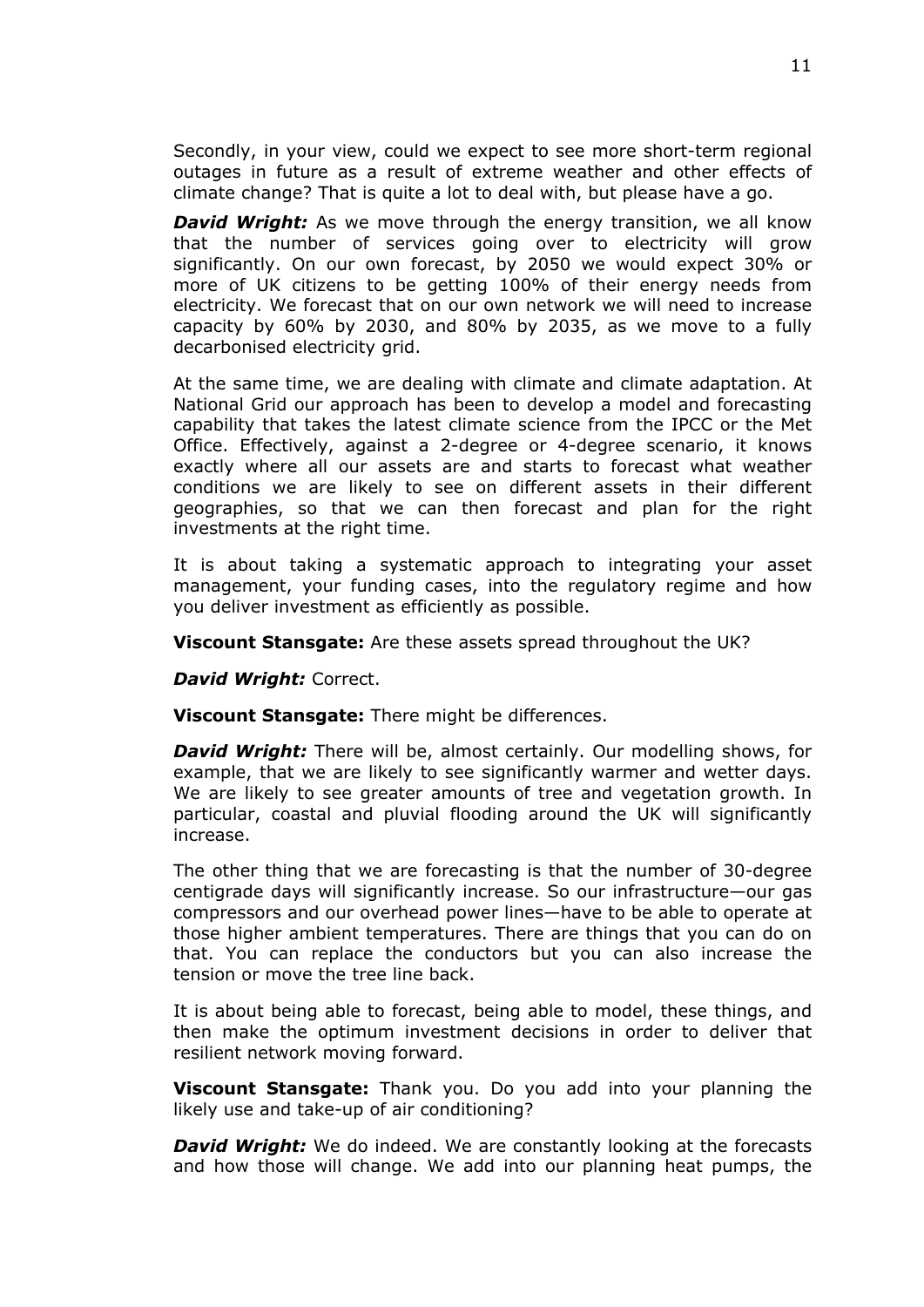use of electric vehicles, air conditioning. All of that is built into the overall model of what is happening locally, aggregated up to regional level and then looked at nationally.

**Viscount Stansgate:** Thanks very much.

Q54 **The Chair:** I will ask you something slightly different: to what extent does the heightened cyber threat and the risk of the commercial failure of generators affect the role of systemic outage and make recovery more difficult?

*David Wright:* Every asset owner on the network has different systems that will be exposed, to a greater or lesser extent, to different levels of vulnerability. Quite often, the malware that you see is aimed at a specific vulnerability in a piece of software. But the defences that people have vary, which is one reason why this new cybersecurity standard has been put in place—to build a systemic capability, if you will, in order to be able to defend and protect against any form of cyberattack.

We at National Grid are monitoring things 24/7, as you would absolutely expect. We are regularly in contact with the National Cyber Security Centre in managing individual threats. I do not have visibility of every generator and asset operator, but the approach of a common UK national standard should provide the committee with some level of assurance that everyone's defences are coming up at a similar time.

Q55 **Baroness Hodgson of Abinger:** This question is really for Mr Dempsey. After Storm Arwen, we had reports that, due to the rollout of Digital Voice, people were unable to use their phones to contact support services. How has this affected your implementation plans going forward?

*Jim Dempsey:* This is about when we migrate customers on to all-IP or Digital Voice, and if you lose your broadband service you lose your telephony service, essentially. We are aware of customers who went down in that respect. We are doing a number of things about that. There are products that we provide, and a number of mitigations, for that. One is that if you have a mobile phone, you can still use the mobile network so if the broadband network is down, the mobile network is up. You can still use your mobile phone to communicate, contact the emergency services or do whatever you need to do.

If you do not have a mobile phone, we provide a battery back-up service or product for your home broadband. As stipulated in Ofcom regulations, this currently gives you one hour of use, as a back-up, and 12 hours of standby. We are looking to improve that, and we will have products in the summer that will significantly improve that back-up. Again, if you are on Digital Voice and you only have broadband, with no mobile, we will extend that period of battery back-up. For customers who do not have mobile phones, we are also bringing out another product that, for all intents and purposes, looks like a normal DECT phone, although it can switch to mobile when it loses broadband. We are bringing that product out in the summer as well. We are currently working that through on a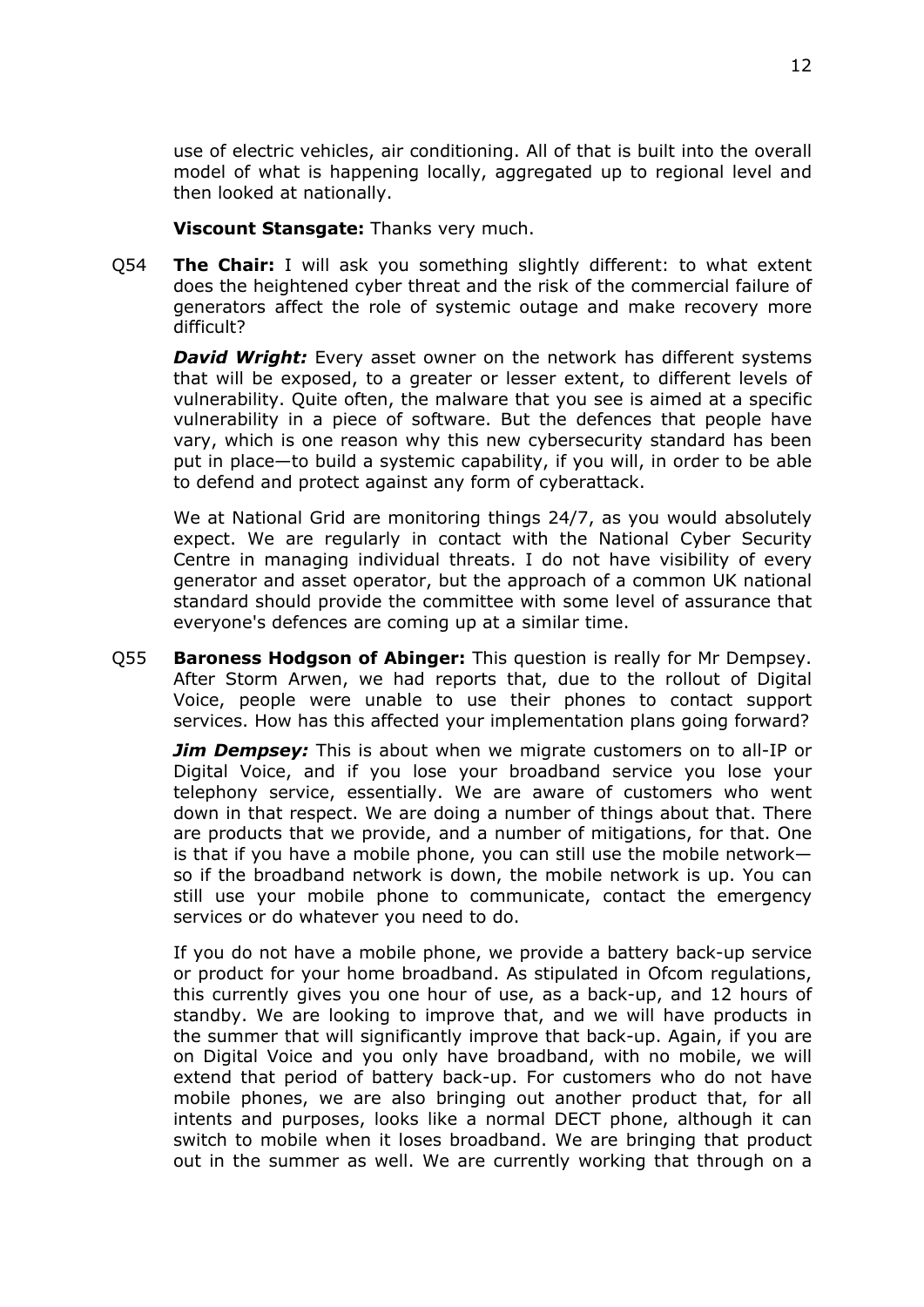customer-by-customer basis, as part of our all-IP programme, to understand the customer need.

At the moment, we are not migrating vulnerable customers, specifically; we will leave them on the PSTN network until we get our products to a level where we can ensure that they have the resilience that they need in the home to be able to use the services that they need access to. So we employ a number of different products, services and types of customer handling to make sure of that as we move to Digital Voice.

Having said that, we are very aware that some households were without broadband and mobile. Again, we have products that provide battery back-up in the home, and we are very active in maintaining the customer's ability to have their communications, be it through broadband or mobile. As I say, we have those products available now, but the job is now to extend the period for which that battery back-up is active.

**Baroness Hodgson of Abinger:** You talked about vulnerable customers. Do you particularly identify them, and what would work for them so that they will not be left without?

*Jim Dempsey:* Yes, we do, and they are not left without. PSTN—the public switched telephone network—will be around for the next three years, so we have a reasonable amount of time to make sure that, through innovation and our product set, we will have innovated and provided products by the time we move everyone to Digital Voice and all-IP, which are the future of the UK telecoms network, so that those customers are not disadvantaged.

**Baroness Neville-Jones:** In the outage that occurred in Lancaster three years ago, there was no power for telephones and no decent local mobile signal. This affected not just vulnerable customers but a whole community. How will you approach that? Will you improve you signal? Lancaster is not at the end of the earth.

*Jim Dempsey:* Improving the product set improves the position in the home, but you then have to improve mobile coverage, which we are working on through the shared rural network and extending our mobile coverage, with an additional 2,000 sites by 2024. So we have to work to improve the coverage of 4G and 5G, and we will continue to do that. We have those rollout plans, which are established and understood. There will be another 2,000 mobile sites by 2024. The shared rural network will help a lot; we are probably quite well advanced on that, through our deployment of ESN, and other operators will catch up with that.

So there are a number of different facets to this, but we have to ensure that when we lose power, which was the biggest risk during those storms, we can look after customers in the home and back up their equipment there.

At the moment, there is a view that, if you are on PSTN, you are safe in a power cut—but, actually, given the proliferation of DECT phones, which are powered phones in the home, over 60% of people who use PSTN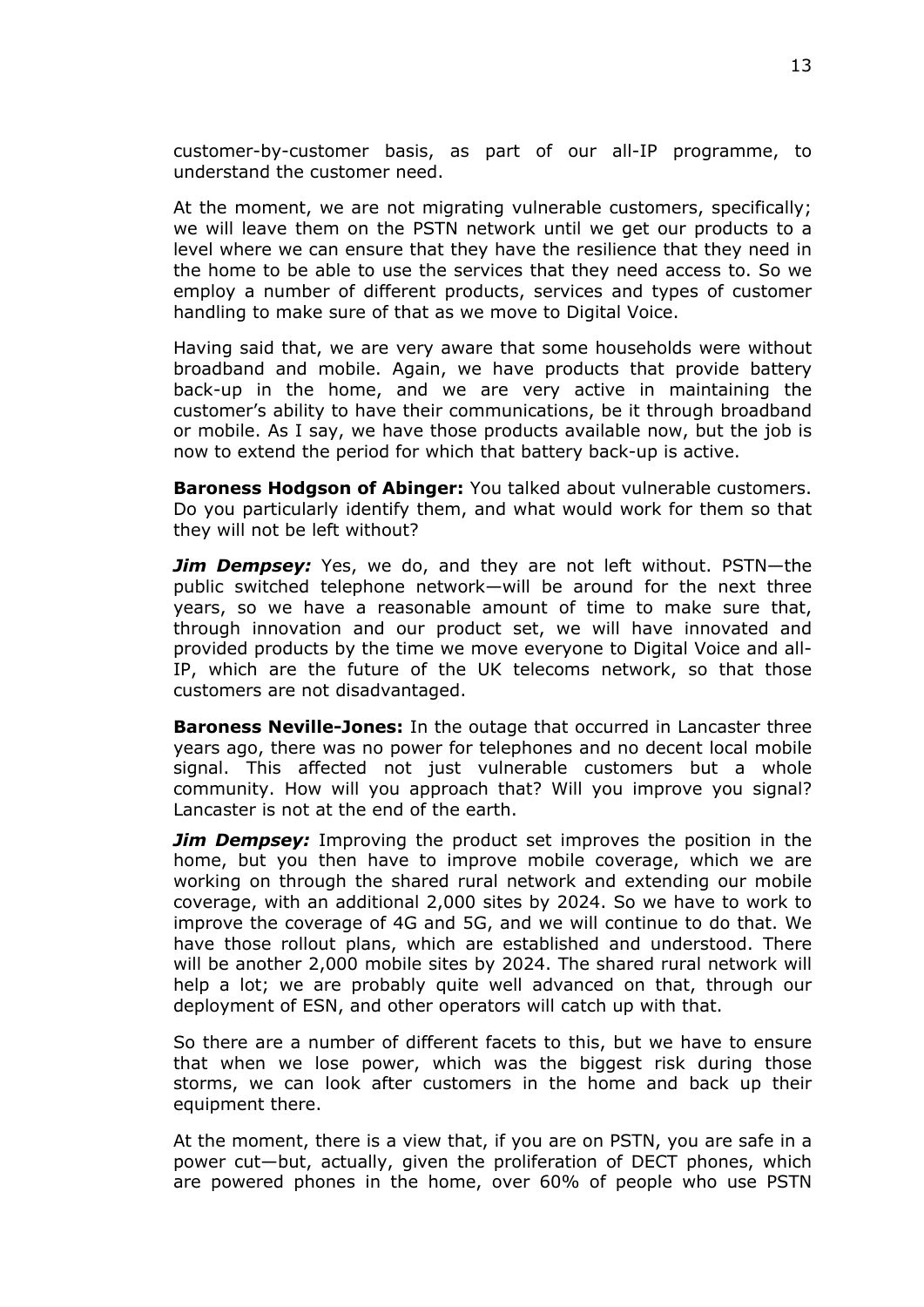have them, so they will lose their phones anyway as they are not powered by PSTN. So there are lots of different aspects, and we are looking at all of that. But we will innovate and drive new products that look after our customers, and we will continue to improve the coverage of our mobile network in parallel with that.

Q56 **Baroness Anelay of St Johns:** Thank you for setting out how you intend to improve issues such as broadband signal. There is also the issue of how one can better identify vulnerable people. You specifically referred to the fact that you consider vulnerable customers and how they can have access. How do you define them? Is it a matter of selfdeclaration, or do you perhaps also factor in issues such as rural areas having poor signal and causing more difficulty for individuals to gain access to help from other people nearby?

*Jim Dempsey:* A lot of it is self-declaration—we work very closely with our customers on declaring vulnerable customers. We also know this from the services that they use, because vulnerable customers tend to use a lot of telecare services, such as monitoring services, so we can tell from the services that the customer uses. Families also contact us about vulnerable customers whom they are caring for. So there is a constant dialogue with customers. Customers declare themselves as vulnerable customers, and we have additional ways of telling that they are vulnerable through the services that they use. So that is how we do that.

We have communities where we are really aware of community isolation, where you have small communities that are really dependent on their communication services. Again, that is part of our targets for the shared rural network, mobile coverage and broadband rollout.

Q57 **Lord Snape:** Network Rail's written evidence suggested that we need to tolerate a certain level of risk from extreme weather and climate change. Whose role should it be to identify that level of risk?

*Martin Frobisher:* It should be our role to provide some advice. We understand our assets and can identify the failures. In our third adaptation report for Defra, we set out quite clearly the methodology for how we risk assess for each individual asset group. We can give government some choices, but, as I said earlier, we cannot make the asset bomb-proof. This is Victorian railway infrastructure that was not built to today's engineering standards, and rebuilding the whole lot is not affordable. So we want to set out a sensible way of describing the risk and the choices that that offers, do it asset by asset, make some recommendations, and buy the best practical solution that we can afford.

**Lord Snape:** Your survey response suggested that you do not have sufficient resources to ensure satisfactory levels of resilience against extreme weather and climate change. If that is the case, what do you expect to happen in future? Are we going to see more Stonehavens, for example?

*Martin Frobisher:* We can make the infrastructure more resilient, but we cannot make it bomb-proof. However, we will use the latest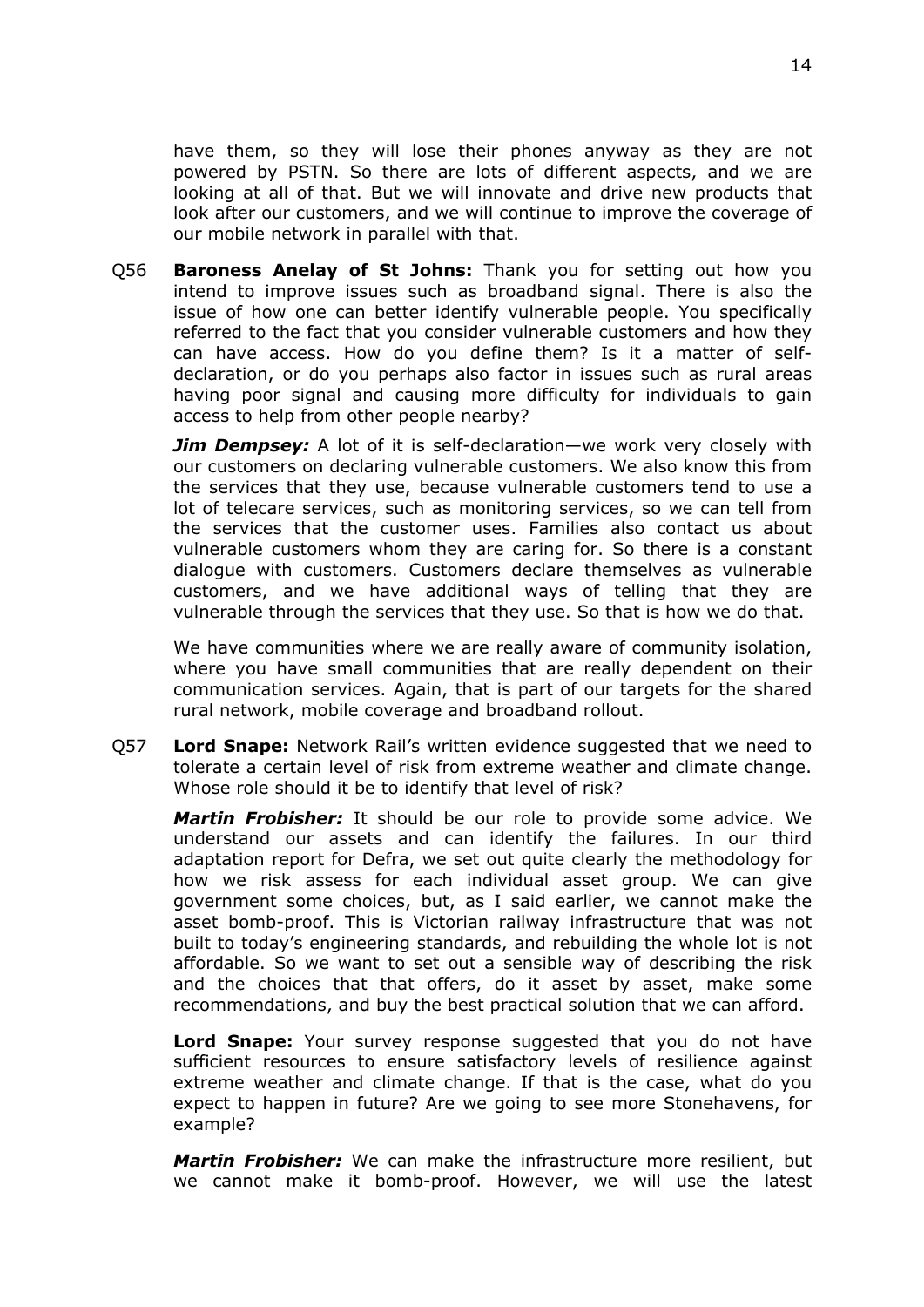technology to protect safety. Following the Stonehaven accident, we changed our weather forecasting system and technology to spot these convective storms. We have put a new system in place so that we can radio to train drivers to slow down the speed of trains, and in real time in those sorts of extreme weather events we can protect safety. That is a cheap and effective way of protecting safety for the short period of time that we have the storm. That is a better solution than rebuilding the entire Victorian railway infrastructure.

**Lord Snape:** Staying with the Stonehaven accident, the main cause of it was a French drain faultily installed by an outside contractor working on Network Rail's behalf. How many drains have been installed by outside contractors alongside main lines up and down the UK? Do you know?

*Martin Frobisher:* We have 20,000 miles of railway.

**Lord Snape:** I know that.

*Martin Frobisher:* All the railway that runs in cuttings will have drainage. I can get you the precise number per eighth of a mile, which is how we record and measure it. Following the Stonehaven accident, we have been surveying drains nationwide to identify similar problems. We initially surveyed 500 sites of similar characteristics, and we did that immediately following the accident. Then we have been systematically going through the whole railway infrastructure to identify drainage.

That is quite a big survey, because a lot of it is hidden underground. We have been surveying the whole railway infrastructure to make sure that we update our drainage records and get proper maintenance schedules on what could have been hidden and unknown drains. Following Stonehaven, there has been a huge effort to be more scientific and thorough about the way we manage that.

**Lord Snape:** I understand that, but, again, the Stonehaven event's main cause was the faulty installation of a lineside facility, was it not? I would like to know, first, how many other such facilities have been installed by outside contractors, and, secondly, how you actually check them. In the old days, each length of track was inspected and maintained by a gang of platelayers. I presume that does not apply these days, but how are these lineside facilities checked in the normal run of day-to-day or month-tomonth maintenance?

*Martin Frobisher:* First, I should be absolutely clear that the drain that was installed in 2012 by Carillion was not installed to the right standard. We did not check it properly. That was the primary cause of the accident, and I apologise for that. There is no question about that. We did not check the installation of that drain properly, and that was the primary cause of the accident.

**Lord Snape:** Forgive me for interrupting you, but nor, presumably, was it checked in the eight years between installation and the accident.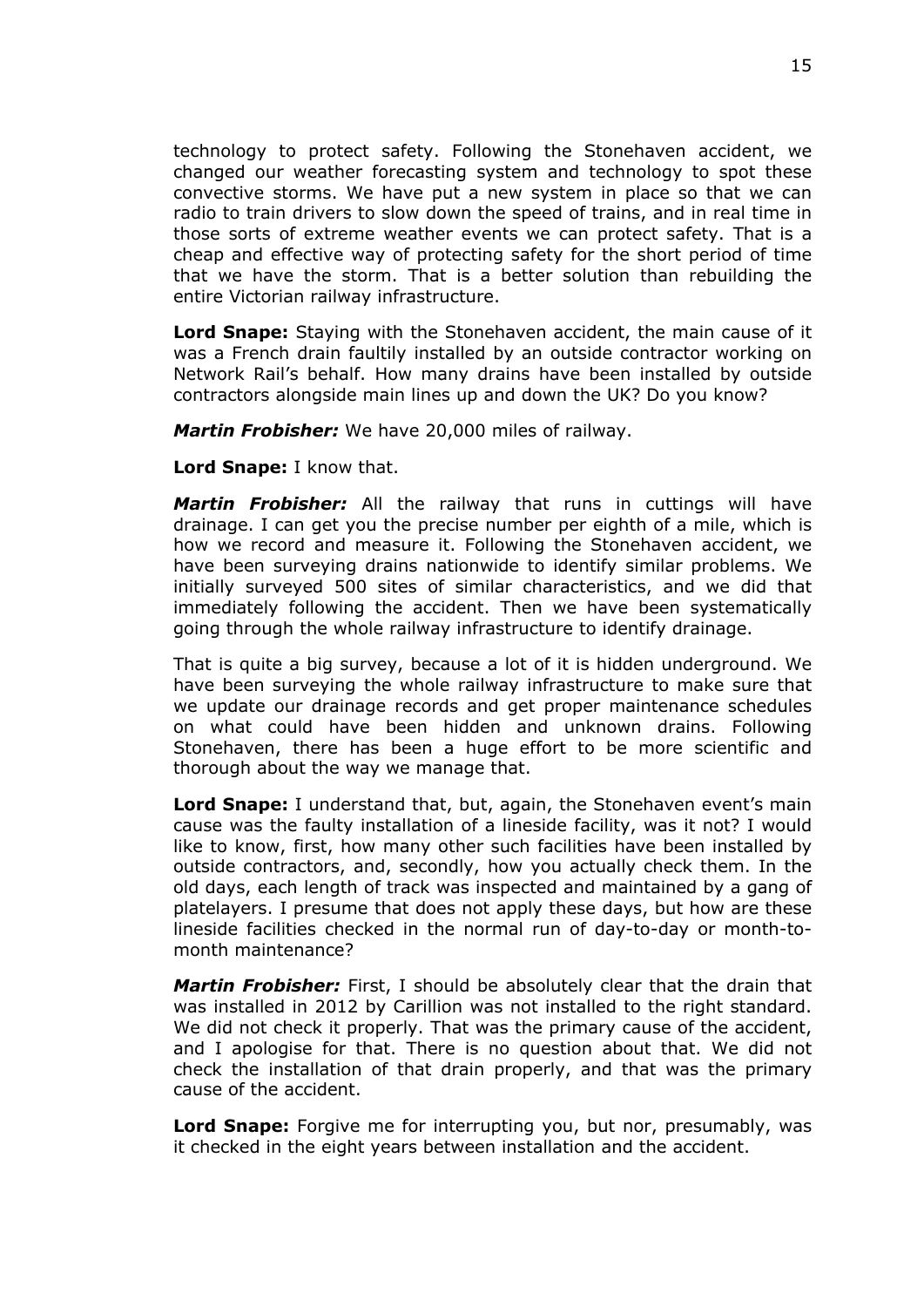*Martin Frobisher:* The RAIB report says that a drainage inspection in the subsequent years would not have identified the issue, because this was about whether or not it was built to the design. What we call a bund, an earth mound, channelled the water into the drain. Someone looking at it without checking it against the original construction design would not have spotted that. I went to the site immediately after the Stonehaven accident and I did not see that. It was only the forensic check by the Rail Accident Investigation Branch, checking what was there against the original design, that exposed that. So the project construction checks were not right.

We have strengthened our processes for doing that checking. The vast majority of our large principal contractors do an absolutely fantastic job. They come to work and do a really good job, and the work they do is excellent. We have strengthened our processes following Stonehaven. Following the survey of the whole network, we put it into a maintenance scheduling tool that makes sure we maintain and check the assets on a schedule.

**Lord Snape:** Would you agree that if the drain had been checked, as it used to be by the old-fashioned method of someone walking along the track, just maybe in that eight years someone would have noticed that the drain was faulty and was not draining water away from the trackside in the way it should?

My additional point that I would like to put to you, and I would like an answer from you, is: how are these things checked these days? Is it by a passing Network Rail train? Is there a physical method? Does someone actually check lineside installations like this on a regular basis?

*Martin Frobisher:* First of all, the Rail Accident Investigation Branch report asked that specific question, "Would someone walking by have identified the problem?", and concluded that they would not.

How do we normally check our assets? Different assets have different checks. A lot of it is done by train-borne instrumentation. We have a measurement fleet that records the whole network and identifies faults and work, and we put them into our work scheduling system. We also do manual inspection of assets, depending on the asset. Bridges are inspected by survey, for example. Track geometry is inspected by an instrumented train. All these things feed into a work planning system, and then we deliver the work and the maintenance.

Q58 **Lord Dannatt:** My first question is for Mr Muncaster. I think we are all aware that a prolonged power cut would disrupt wastewater and sewage treatment operations. That is probably a given, but tell me if I am wrong. Could you talk a bit about the dialogue and the interactions you have with the energy sector to try to mitigate that, and indeed what the mitigation processes are to prevent that kind of disastrous and unpleasant overflowing?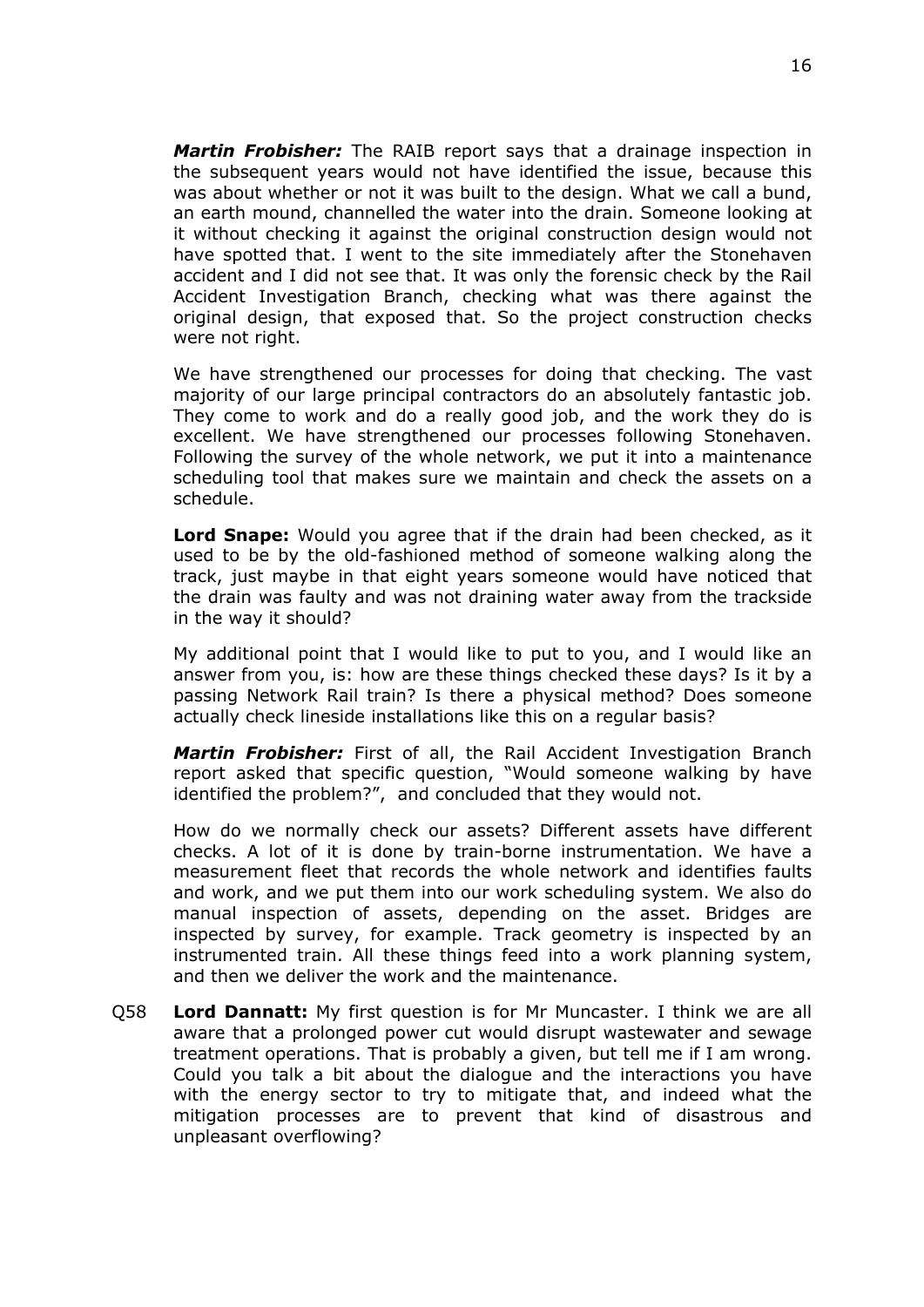*Nevil Muncaster:* We have good ongoing dialogue with the distributors about how we need to respond. It starts with our own assessment, so obviously we have our own process of risk-assessing what the impact will be of power failure, depending on the number of customers served by the asset and the impact that a failure would have. First, a lot of sites, the high priority sites, will have standby generation in place so that if there is a failure we can maintain power supplies and service. That is our first port of call.

Then we will go through a process of working with the power companies on where we see subsequent risks, and between us we will prioritise bringing power back online if it is needed. We have mobile generator sets that we can move to a number of sites, although not to all, but we also have other mitigations that we plan in advance. If we cannot get a site moving, for example, we can tanker water and supply customers elsewhere. So there is quite a rigorous set behind that.

As I referenced earlier, we need to understand, with the power companies, that one site is not just one customer but a number of customers. We need to make sure that we have got the priority right in bringing them back online, against all the other issues that the power company will be dealing with if there is a major outage.

**Lord Dannatt:** You mentioned tankering. Is the overall national capability to tanker sufficient? I am conscious that 15 months ago in the east of England there was a huge water event. I think Anglian Water's tankering capacity was almost overwhelmed and it had to do a lot of borrowing. If that had been a more widespread national issue, would there have been enough capacity or would we have been in trouble?

*Nevil Muncaster:* The way the industry works is that companies will have their own plans to mitigate, but we also have a national response, which is manifested through Water UK, which will pull together our platinum incident team. That is where all the operations directors get together on a regular basis and look at the potential for an event and how we as an industry will work together, not only to respond but to plan better. Subsequent to the "Beast from the East", which you will remember from recent years and which had an impact on the industry as a whole, there was huge learning and it was shared through that group.

The other piece that we have in the industry is called mutual aid. That is where the companies get together and will supply and support services to others immediately on request. There has been good support to other companies, such as Thames supplying bottled water to neighbouring companies when they have incidents and have a need for it, or, most recently during Storm Eunice, Northumbrian Water providing tankers to us when we needed them where we did not have sufficient. So the interconnectivity between the companies—support, procedures and the ability to learn and support each other more nationally, whether it be on planning for Brexit or planning for power incidents—is quite strong.

**Lord Dannatt:** I am glad to hear that.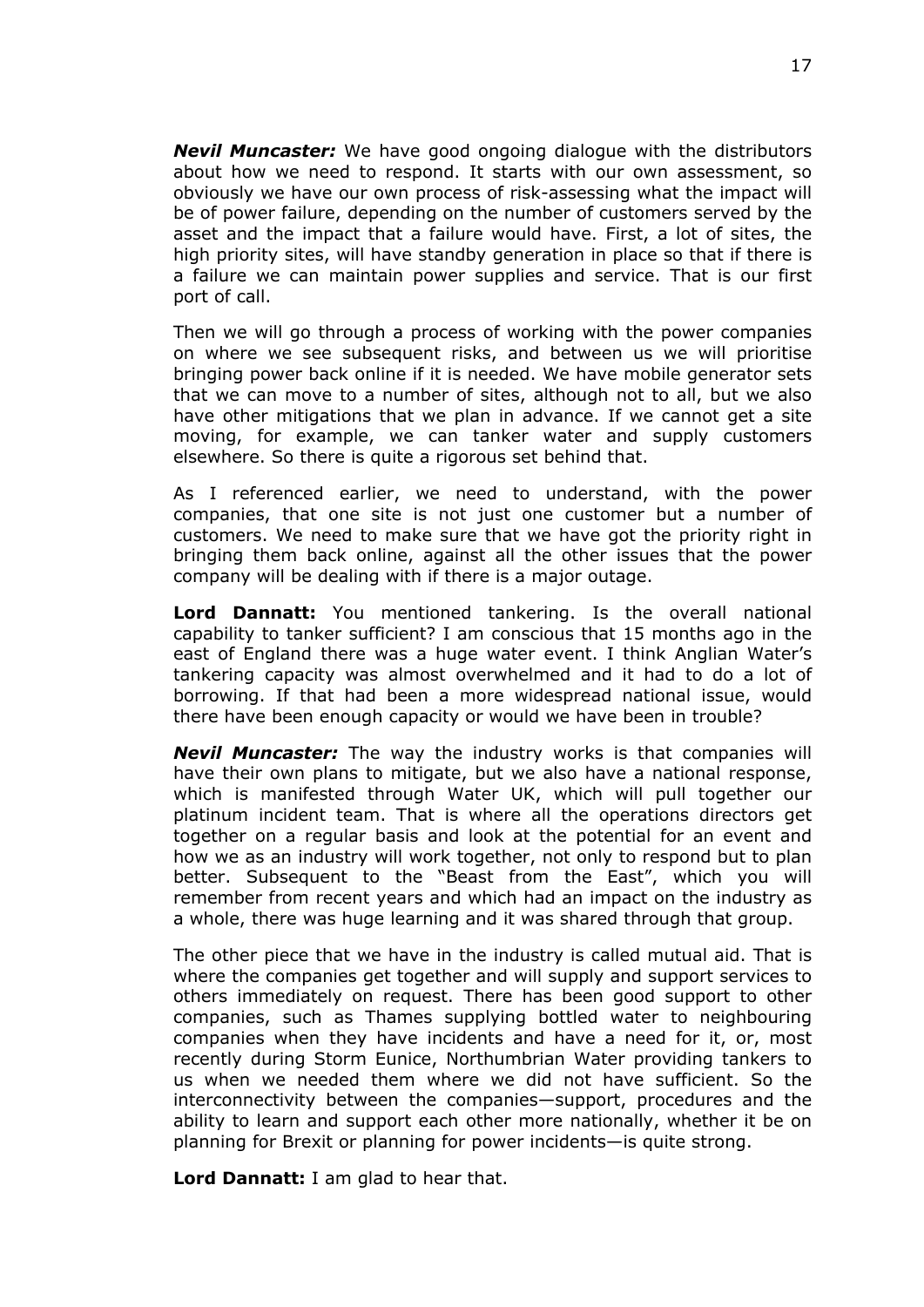Q59 **Lord Butler of Brockwell:** I am conscious that as an old Treasury hand I am leading with my chin in asking this question, but in view of the public interest in national resilience and, at the moment, the pressures of the cost of living—I noticed that Mr Frobisher talked about a conversation with the Treasury—are the Government doing enough to help you with investing for resilience? Would you each like to answer that? I can guess what the answers might be.

*David Wright:* I have been really encouraged by the approach that the Government are taking to defining the UK national resilience strategy, which came off the back of the integrated review. That is absolutely the right approach to take: thinking strategically about how Britain becomes one of the most resilient nations at home and abroad.

We have been able to get access to funding through our regulatory regime for all the things that we believe we need to do on the network in order to deliver a resilient network today. However, let us be honest in the room and recognise that the threats—the strategic and geopolitical threats, the cybersecurity threats and the climate adaptation weather threats—and the level of investment needed as we go through the energy transition are significantly increasing. From an electricity perspective, we are incredibly conscious of the increased importance to UK consumers of the criticality that electricity networks will have in future compared with the already high level of criticality that they have today.

More needs to be done, as I have said before, to create these broader cross-sector resilience standards in order to make sure that there is a completely joined-up picture across all aspects of UK critical national infrastructure. That standard is set because there is an incredibly complex series of networks with a lot of dependencies and interdependencies, as you have already heard from other witnesses on the panel. That is the next area, and we as industry leads also need to do better on collaboration and looking at the weaknesses between some of our networks and systems, making sure that we are proposing costeffective engineering solutions.

*Martin Frobisher:* For the railway, the short answer is yes. Steve Fletcher was one of your previous witnesses to the committee. He is our regulator at the Office of Rail and Road, and we have very detailed conversations with him, asset by asset. As I said earlier, we are prioritising earthworks and drainage at the expense of other assets. So in the short to medium term we are in a strong position, with detailed conversations happening with our regulator.

I suspect that in the longer term there will be some issues. For example, when we model coastal erosion in the period 2050-80, there is a step change; if you plot it on a graph, there is almost a point of inflexion. So in the short to medium term we are having the right conversations, but things like coastal erosion need to be considered more in our long-term planning than we are doing at the moment.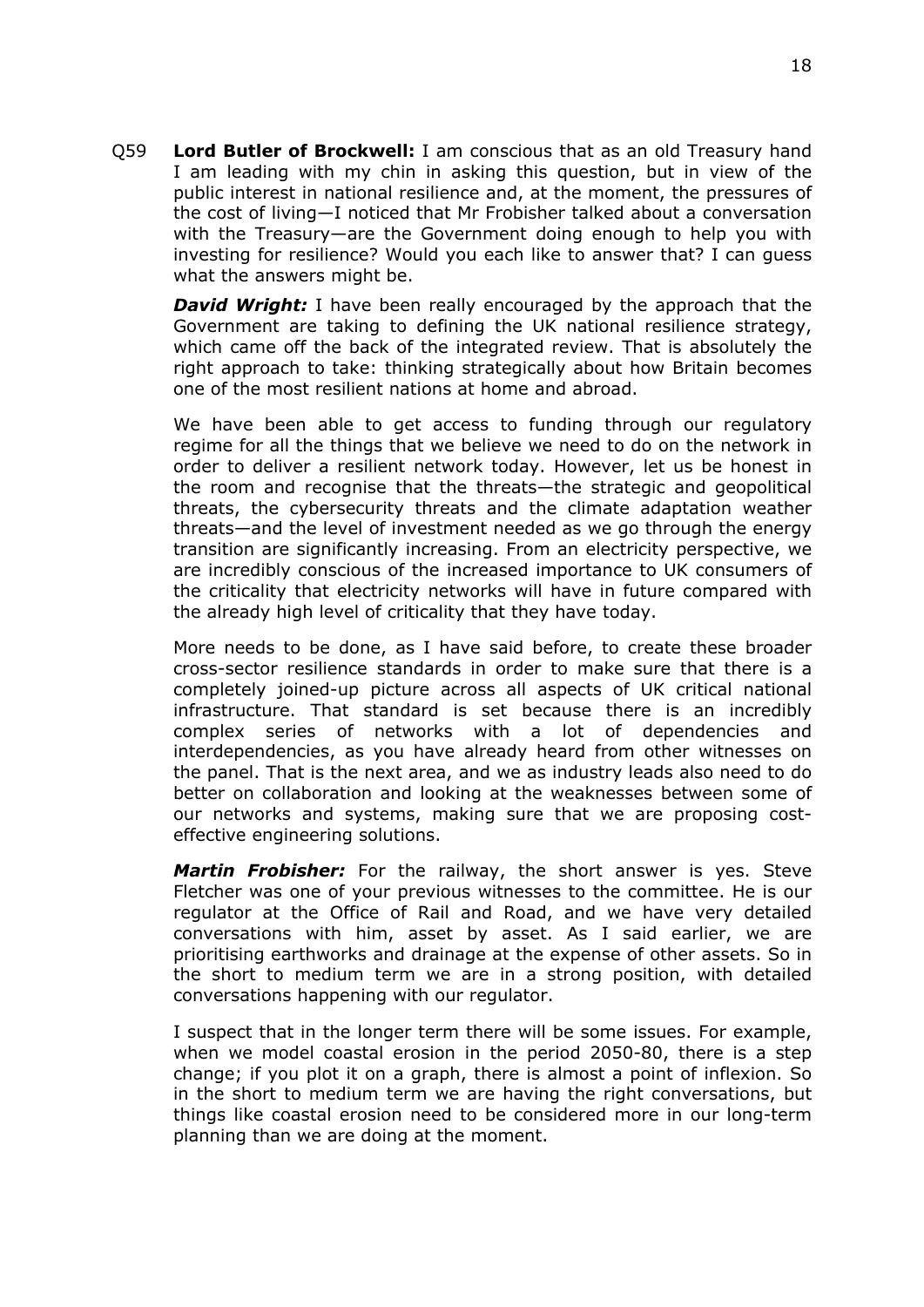*Nevil Muncaster:* From the water perspective, on the whole it is right. I talked earlier about the statutory processes of water resource management planning and drainage and wastewater management planning. There is a piece about interdependencies, which we have talked about quite a bit today—in our case with regard to power supply, and, when it comes to flooding, how we manage and take ownership of water across a catchment, the impact that has on people and how we plan and invest for that jointly for multiple agencies. That is one thing that I would look at.

We are recognising that a lot of the costs are set looking backwards— "What have we achieved in the past?", "What is the right level of maintenance?" and so on—but we recognise that it is a changing environment, so our maintenance costs will probably have to go up because our assets will have to work harder and maybe to more extreme limits, so we have to maintain them differently. That again is something that we need to pick up with our regulators to make sure that we demonstrate the need for that and pull it forward.

On what we would like to see from the Government, there are two issues for me. One is the developer's right to connect to a combined sewer. That is still there and it should be stopped, because it is adding load to a system that is just not designed for it. There has to be a debate about that.

The other issue is smart metering, mandating it and making sure that we understand demand properly so that we can help people to manage water supply effectively, again, looking long term, to make sure that we secure supply to the taps.

*Jim Dempsey:* For me, there are a number of points to make. As I mentioned earlier, we are working with Ofcom on a consultation about resilience, but we have not quite got to the cost implications of that. We also continue to work with DCMS on the severe weather adaptation group. You can see, based on all forecasts, that resilience in our sectors will become increasingly necessary as the climate changes.

As for what I would like to see from the Government, putting the funding issue to one side, it is really about—as I think I said in my opening bringing sectors together, using technology, AI and National Digital Twin. We are involved in the National Digital Twin project, along with Anglian Water and UK Power Networks. That proof of concept is due to deliver at the end of this month, I think, and it looks really promising. Being able to do that will reduce costs for everyone if we can pull together across the sectors and are able to analyse, using digital twin technology, where our resilience needs to be, right across our critical national infrastructure. The Government doing that would be very beneficial.

Q60 **Baroness Crawley:** I would like to ask about the role of the Government. In his answer to your first question, Chair, our colleague from Thames Water said that one of the lessons learned was how significant the interdependencies of his sector—water—will be with power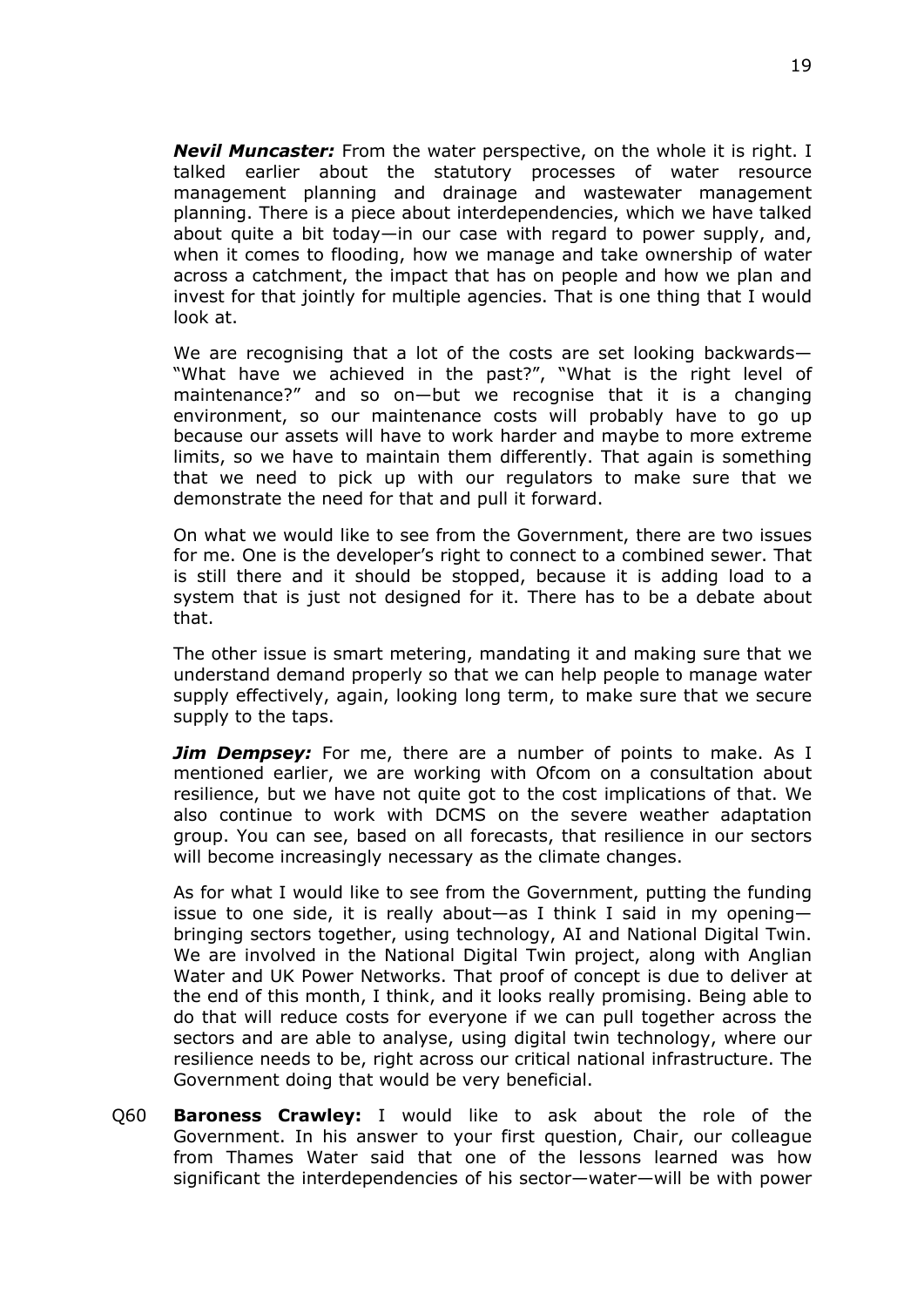operators. I think Mr Dempsey also said that we need fewer silos, and that interdependency and working together will become more important with climate change and the need for resilience to it.

Do each of you have a clear sense of which part of government, and which Minister, leads on this area of interdependency? Is enough being done at local level to bring sectors together? How frequently do you meet? What fora do you use to engage with each other to discuss the implications of these interdependencies?

*David Wright:* To pick up on your last point first, I am a member of the National Preparedness Commission—I am a commissioner under Lord Harris's excellent chairmanship—which brings public and private sector experts together to discuss the subject of resilience. We recently discussed a report by the British Red Cross that looks specifically at the importance of local. It says that when resilience actually happens, it always comes down to the local circumstances on the ground.

As part of developing a more resilient Britain, we need to be able to work effectively at the local, regional and national levels. In particular, the UK's strength is the voluntary sector, and it is important to make sure that that sector is properly recognised in creating the right resilience solutions. We also have the Energy Networks Association and the Energy Emergencies Executive Committee—E3C—which go cross-industry in order to look at a number of these issues.

More work needs to be done, as I said in my previous answer, but exactly where this comes together at a ministerial level in government is not clear to me at the moment; I hope it will become clearer with the UK resilience strategy. That is why the cross-sector resilience standards coming from government need to be put in place to properly address the situation. I and my colleagues are doing more, both bilaterally and crossindustry, to identify the right solutions. As always with complex problems, a number of different aspects need to be addressed in order to properly solve this.

*Nevil Muncaster:* More needs to be done. There is good, strong working at a local level. We are members of the local resilience forums, and we work closely with a dedicated team that works across the Thames region with those forums, not just on responding but on planning and starting to carry out exercises. We have carried out adverse weather events exercises with Swindon and three of the London boroughs, for instance, and those planning exercises draw in not just Thames Water but the power companies, so through those we build relationships and plan our response together.

We also have local relationships with UK Power Networks and SSE, for instance, where they provide 95%-plus of the power supplies to our works. Those relationships are growing all the time and strengthening our planning and ability to respond and building the connections between us, so that in an event we can talk to each other about the priorities and making sure that we can work together to bring power back.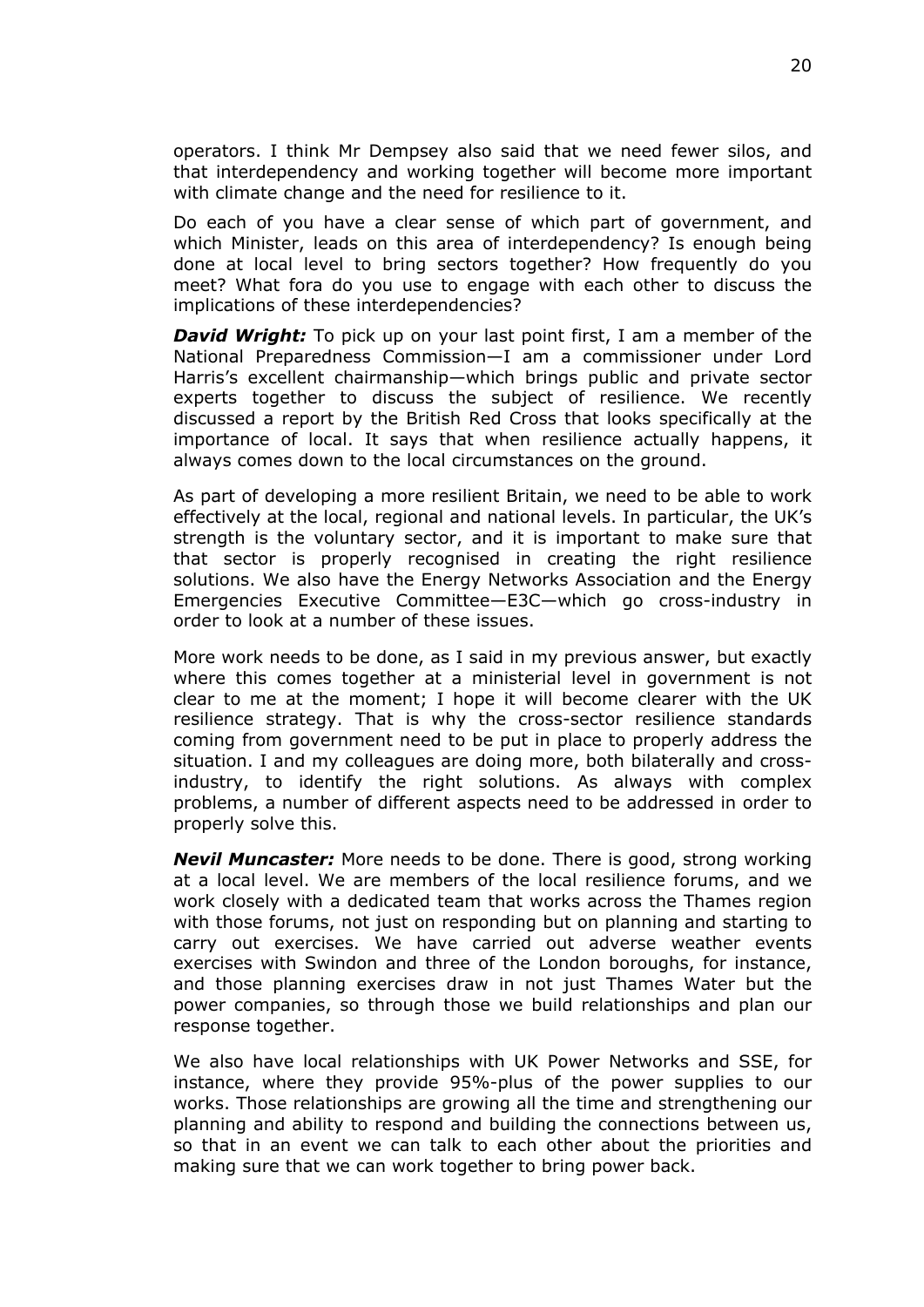*Martin Frobisher:* For us, the greatest dependence is, first, the power to drive the railway and, secondly, the Environment Agency. Power is the simpler of the two, because we need to procure a reliable electricity supply for the railway. But our relationship with the Environment Agency is really important, because if a river floods there is a limit to what we can do as a railway. We can raise our vulnerable electrical equipment on stilts or platforms to keep it out of the water, but that money is far better spent in a joint scheme with the Environment Agency to prevent the river from flooding in the first instance.

So we are working closely with the Environment Agency on a lot of bilateral schemes, and that is far better value for the taxpayer than individual organisations working in isolation. The detail of that is probably best managed at a local level, rather than trying to push it up to government, but we are working very hard on our local relationships with the Environment Agency.

*Jim Dempsey:* At a local level, we work with local resilience groups and local resilience partnerships. We also work with the EC-RRG, which we have chaired for the past couple of years. Like others, I could not point to a Minister who is specifically responsible for critical national infrastructure and its resilience.

At a local level, the local resilience forums are really good for understanding their area, but when you start to have situations like those in Storm Arwen and Storm Dudley, where you are going across lots and lots of local resilience forum areas, co-ordinating across that at a national level is quite difficult. We get together and discuss where we are, but that co-ordination in bringing sectors together at a national level is quite difficult.

Q61 **Baroness Crawley:** In response to a Lords committee report on risk assessment and planning, the Government have accepted in principle that there should be an office for preparedness and resilience, as a nondepartmental public body, headed by the newly created post of government chief risk officer. Would that post be helpful, with national oversight of interdependency between the sectors, or would it be a case of needless bureaucracy getting in your way?

*David Wright:* I personally contributed to that report and attended a meeting with a number of Lords who prepared it. I was really encouraged to see that the Government took on the vast majority of its recommendations in relation to how we put together the national risk register for the UK. I am sure that, in our businesses, a number of us have chief risk officers, as part of the way that we do business and work, and having that approach across government can only help.

However, it needs the risks, particularly the high-impact but lowprobability risks, to be properly and transparently reviewed and updated. When you are doing risk management, you are quite often looking at likelihood on one axis versus consequence on the other, but for highimpact but low-probability events that is not necessarily the right